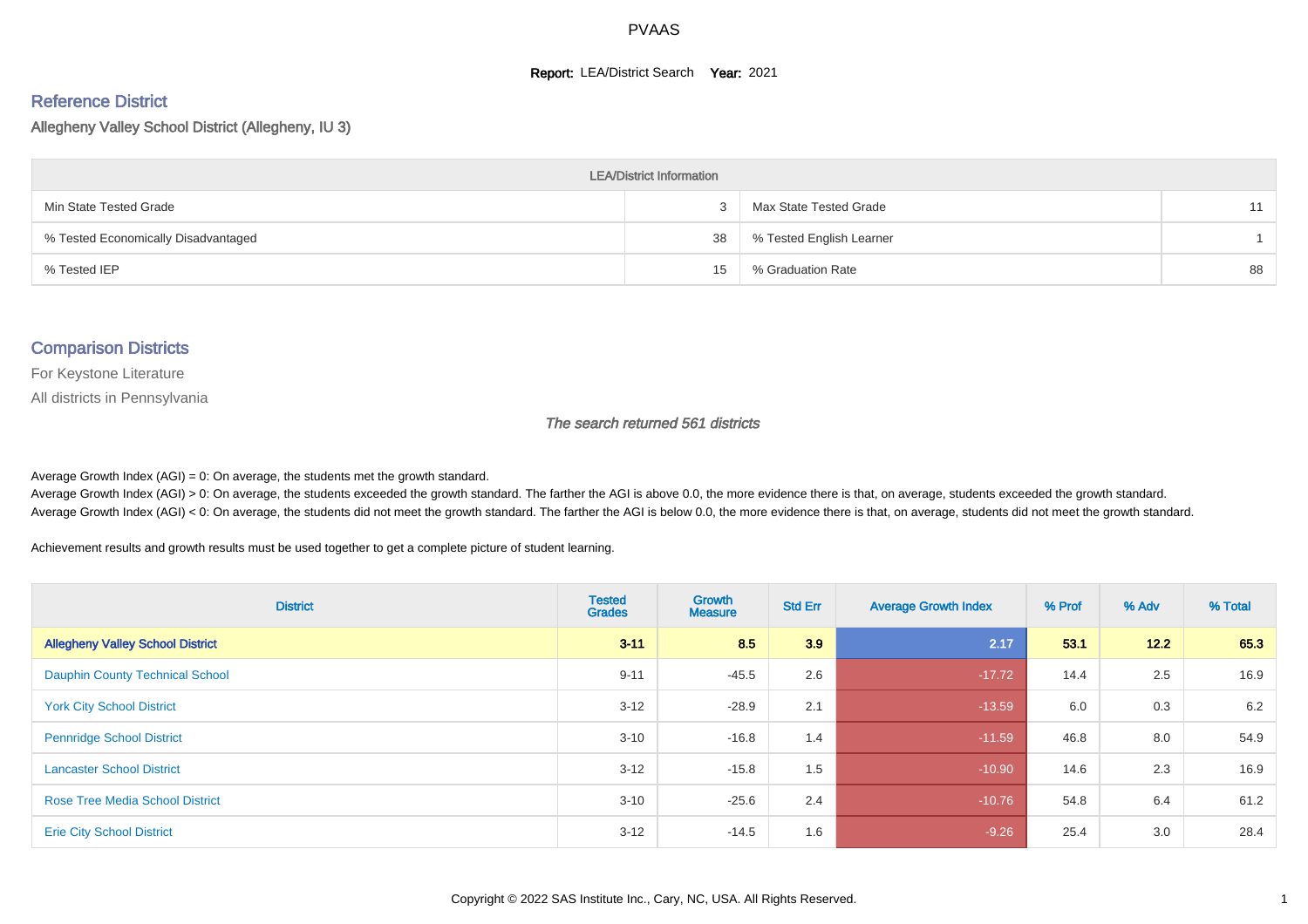| <b>District</b>                              | <b>Tested</b><br><b>Grades</b> | Growth<br><b>Measure</b> | <b>Std Err</b> | <b>Average Growth Index</b> | % Prof | % Adv | % Total |
|----------------------------------------------|--------------------------------|--------------------------|----------------|-----------------------------|--------|-------|---------|
| <b>Allegheny Valley School District</b>      | $3 - 11$                       | 8.5                      | 3.9            | 2.17                        | 53.1   | 12.2  | 65.3    |
| <b>Shikellamy School District</b>            | $3 - 10$                       | $-22.3$                  | 2.5            | $-8.92$                     | 33.3   | 6.1   | 39.5    |
| <b>West Side CTC</b>                         | $9 - 10$                       | $-37.4$                  | 4.3            | $-8.64$                     | 8.8    | 0.0   | 8.8     |
| Norristown Area School District              | $3 - 12$                       | $-12.8$                  | 1.6            | $-7.98$                     | 23.5   | 2.3   | 25.7    |
| <b>Owen J Roberts School District</b>        | $3 - 11$                       | $-12.3$                  | 1.6            | $-7.61$                     | 57.0   | 11.9  | 69.0    |
| Hatboro-Horsham School District              | $3 - 11$                       | $-12.8$                  | 1.7            | $-7.47$                     | 45.6   | 7.2   | 52.8    |
| Philipsburg-Osceola Area School District     | $3 - 11$                       | $-24.8$                  | 3.3            | $-7.43$                     | 19.7   | 2.6   | 22.4    |
| <b>Chambersburg Area School District</b>     | $3 - 11$                       | $-9.5$                   | 1.3            | $-7.20$                     | 42.7   | 8.6   | 51.4    |
| <b>Northwestern School District</b>          | $3 - 11$                       | $-24.9$                  | 3.5            | $-7.13$                     | 42.6   | 2.9   | 45.6    |
| <b>Bristol Township School District</b>      | $3 - 11$                       | $-13.9$                  | 2.0            | $-7.05$                     | 31.0   | 3.7   | 34.7    |
| <b>Curwensville Area School District</b>     | $3 - 11$                       | $-27.9$                  | 4.1            | $-6.72$                     | 42.5   | 4.1   | 46.6    |
| Mifflinburg Area School District             | $3 - 11$                       | $-15.8$                  | 2.5            | $-6.30$                     | 42.4   | 4.0   | 46.4    |
| Lackawanna Trail School District             | $3 - 10$                       | $-21.7$                  | 3.5            | $-6.20$                     | 38.5   | 1.5   | 40.0    |
| <b>Lawrence County CTC</b>                   | $10 - 11$                      | $-21.7$                  | 3.6            | $-6.05$                     | 19.8   | 0.0   | 19.8    |
| <b>Ringgold School District</b>              | $3 - 11$                       | $-14.7$                  | 2.4            | $-6.04$                     | 41.5   | 7.9   | 49.4    |
| <b>Abington School District</b>              | $3 - 10$                       | $-11.5$                  | 1.9            | $-6.00$                     | 56.2   | 11.6  | 67.8    |
| <b>Springfield Township School District</b>  | $3 - 11$                       | $-18.9$                  | 3.2            | $-5.88$                     | 62.6   | 3.6   | 66.3    |
| <b>Solanco School District</b>               | $3 - 11$                       | $-11.0$                  | 2.0            | $-5.55$                     | 41.6   | 4.5   | 46.1    |
| <b>Exeter Township School District</b>       | $3 - 11$                       | $-10.4$                  | 1.9            | $-5.44$                     | 50.6   | 2.7   | 53.3    |
| <b>Southern Fulton School District</b>       | $3 - 11$                       | $-23.7$                  | 4.4            | $-5.37$                     | 34.2   | 10.5  | 44.7    |
| <b>Mastery Charter School - Gratz Campus</b> | $7 - 10$                       | $-23.9$                  | 4.5            | $-5.29$                     | 2.9    | 0.0   | 2.9     |
| <b>Plum Borough School District</b>          | $3 - 11$                       | $-11.3$                  | 2.2            | $-5.19$                     | 51.1   | 9.0   | 60.1    |
| <b>Titusville Area School District</b>       | $3 - 11$                       | $-13.2$                  | 2.6            | $-4.99$                     | 43.2   | 4.8   | 48.0    |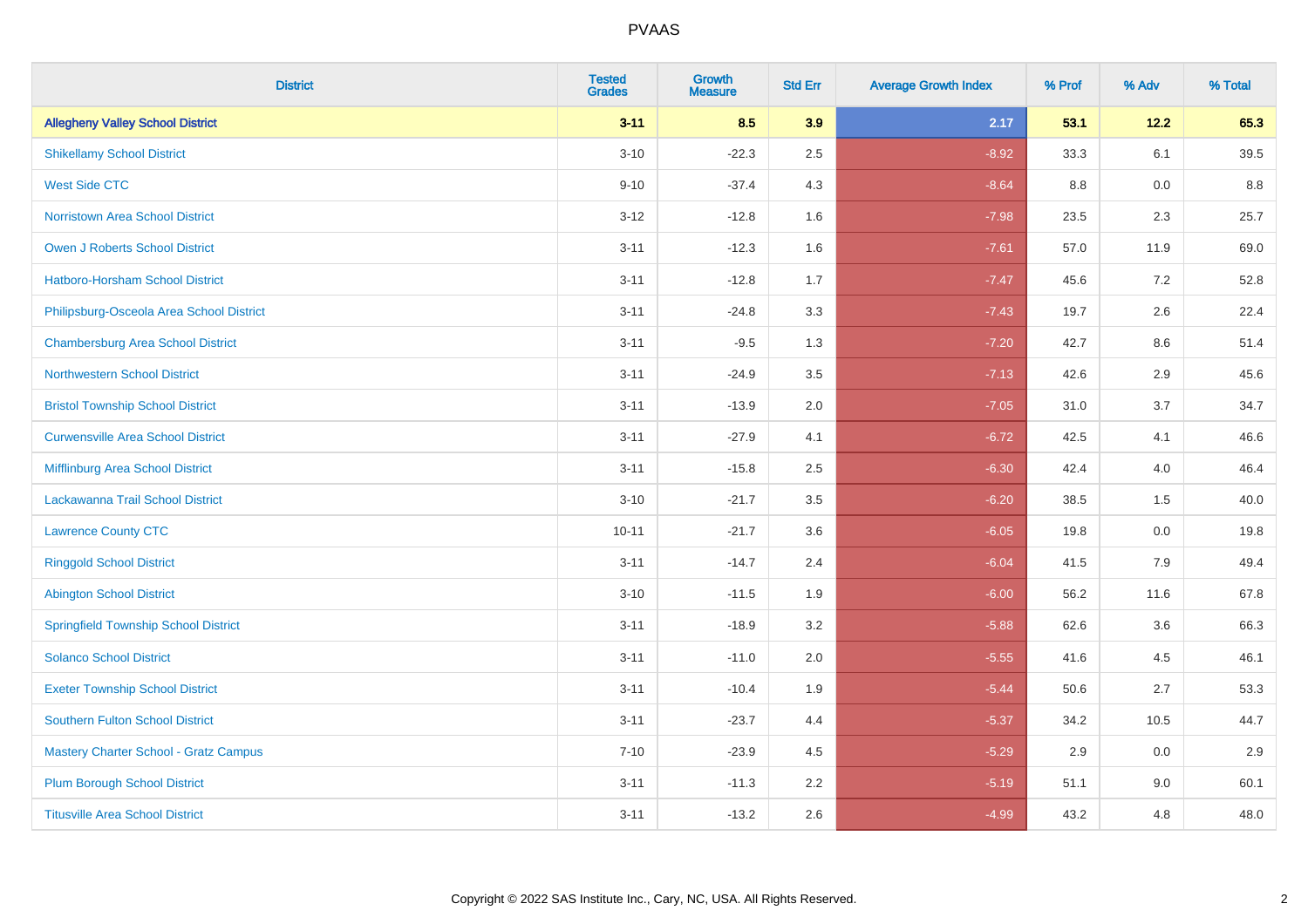| <b>District</b>                                | <b>Tested</b><br><b>Grades</b> | <b>Growth</b><br><b>Measure</b> | <b>Std Err</b> | <b>Average Growth Index</b> | % Prof | % Adv   | % Total |
|------------------------------------------------|--------------------------------|---------------------------------|----------------|-----------------------------|--------|---------|---------|
| <b>Allegheny Valley School District</b>        | $3 - 11$                       | 8.5                             | 3.9            | 2.17                        | 53.1   | 12.2    | 65.3    |
| Southern Columbia Area School District         | $3 - 11$                       | $-14.6$                         | 3.0            | $-4.92$                     | 55.0   | 4.0     | 59.0    |
| Schuylkill Haven Area School District          | $3 - 11$                       | $-15.3$                         | 3.1            | $-4.87$                     | 49.7   | 2.4     | 52.1    |
| <b>Bucks County Technical High School</b>      | $9 - 10$                       | $-12.0$                         | 2.5            | $-4.84$                     | 35.9   | 3.2     | 39.2    |
| <b>Tacony Academy Charter School</b>           | $3 - 11$                       | $-14.7$                         | 3.0            | $-4.82$                     | 22.4   | 1.8     | 24.1    |
| <b>Tulpehocken Area School District</b>        | $3 - 12$                       | $-13.7$                         | 2.8            | $-4.81$                     | 36.7   | 2.8     | 39.4    |
| <b>Frazier School District</b>                 | $3 - 11$                       | $-17.2$                         | 3.7            | $-4.70$                     | 37.1   | 1.6     | 38.7    |
| <b>Riverside Beaver County School District</b> | $3 - 11$                       | $-14.0$                         | 3.0            | $-4.64$                     | 49.4   | 8.8     | 58.2    |
| <b>Penns Manor Area School District</b>        | $3 - 12$                       | $-17.0$                         | 3.7            | $-4.52$                     | 29.7   | 3.1     | 32.8    |
| <b>Annville-Cleona School District</b>         | $3 - 12$                       | $-12.1$                         | 2.7            | $-4.46$                     | 34.9   | 7.8     | 42.6    |
| Lampeter-Strasburg School District             | $3 - 12$                       | $-8.6$                          | 2.0            | $-4.33$                     | 55.1   | 9.8     | 64.8    |
| <b>Butler Area School District</b>             | $3 - 11$                       | $-6.5$                          | 1.5            | $-4.26$                     | 42.5   | 9.4     | 51.9    |
| Southern Tioga School District                 | $3 - 11$                       | $-11.5$                         | 2.7            | $-4.25$                     | 47.8   | 6.4     | 54.3    |
| <b>South Park School District</b>              | $3 - 11$                       | $-11.3$                         | 2.7            | $-4.23$                     | 53.5   | 13.7    | 67.3    |
| <b>West Mifflin Area School District</b>       | $3 - 12$                       | $-12.3$                         | 2.9            | $-4.22$                     | 39.7   | 10.3    | 50.0    |
| <b>Columbia-Montour AVTS</b>                   | $9 - 10$                       | $-12.5$                         | 3.0            | $-4.16$                     | 22.3   | $0.6\,$ | 22.9    |
| Jefferson County-Dubois AVTS                   | $9 - 11$                       | $-16.2$                         | 3.9            | $-4.16$                     | 23.0   | 0.0     | 23.0    |
| <b>Wellsboro Area School District</b>          | $3 - 11$                       | $-12.4$                         | 3.0            | $-4.11$                     | 49.2   | 11.9    | 61.1    |
| <b>Avonworth School District</b>               | $3 - 10$                       | $-12.6$                         | 3.1            | $-4.01$                     | 59.8   | 4.6     | 64.4    |
| <b>Big Spring School District</b>              | $3 - 11$                       | $-9.8$                          | 2.4            | $-4.00$                     | 38.6   | 8.9     | 47.5    |
| Catasauqua Area School District                | $3 - 12$                       | $-12.1$                         | 3.0            | $-4.00$                     | 36.8   | 7.6     | 44.3    |
| Southern Huntingdon County School District     | $3 - 11$                       | $-12.9$                         | 3.2            | $-3.98$                     | 32.5   | 2.5     | 35.0    |
| <b>Minersville Area School District</b>        | $3 - 11$                       | $-14.4$                         | 3.7            | $-3.90$                     | 39.3   | 3.3     | 42.6    |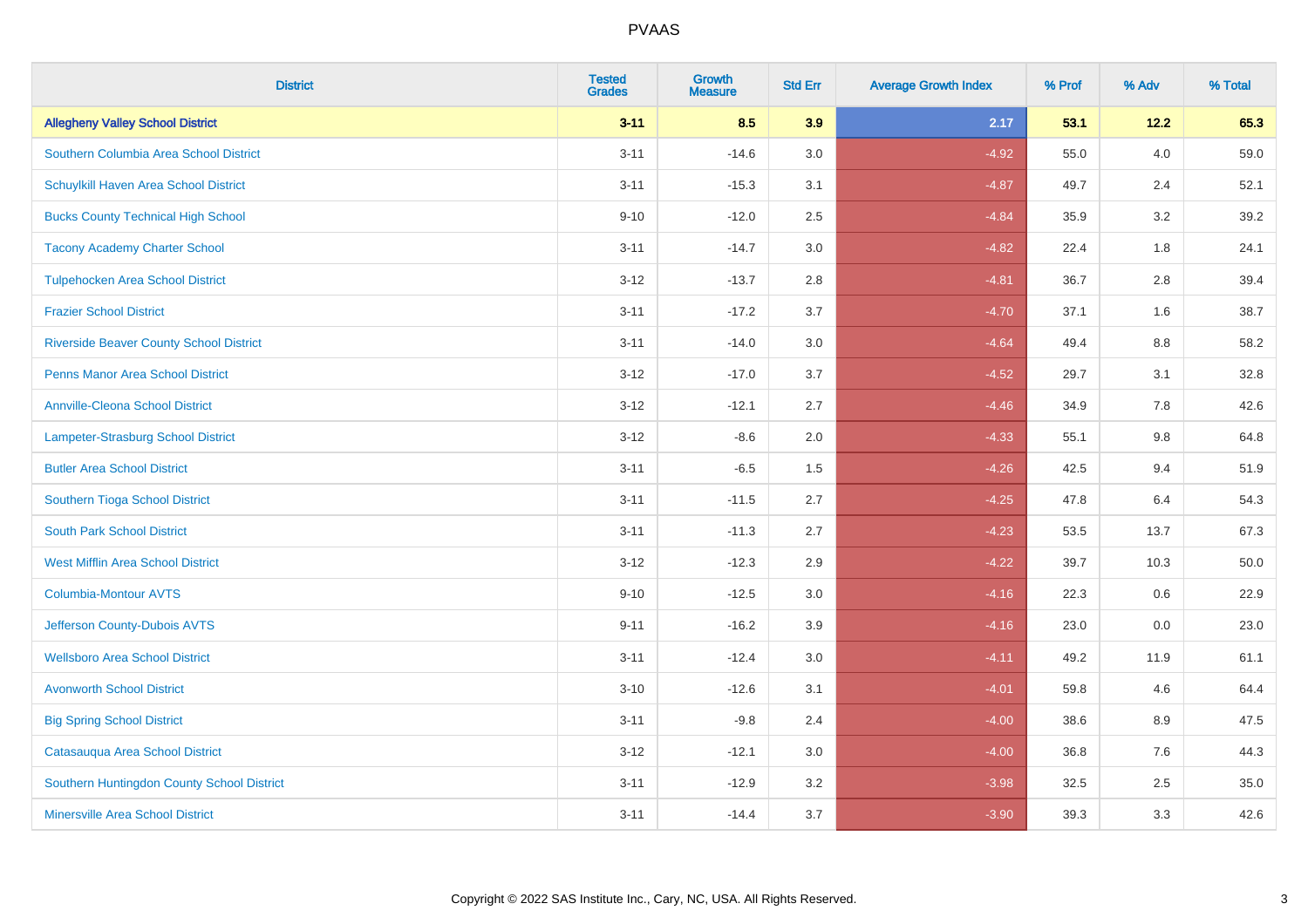| <b>District</b>                               | <b>Tested</b><br><b>Grades</b> | <b>Growth</b><br><b>Measure</b> | <b>Std Err</b> | <b>Average Growth Index</b> | % Prof | % Adv   | % Total |
|-----------------------------------------------|--------------------------------|---------------------------------|----------------|-----------------------------|--------|---------|---------|
| <b>Allegheny Valley School District</b>       | $3 - 11$                       | 8.5                             | 3.9            | 2.17                        | 53.1   | 12.2    | 65.3    |
| <b>Bradford Area School District</b>          | $3 - 12$                       | $-9.3$                          | 2.4            | $-3.87$                     | 45.8   | $8.3\,$ | 54.2    |
| <b>Marion Center Area School District</b>     | $3 - 10$                       | $-12.0$                         | 3.1            | $-3.87$                     | 33.7   | 1.1     | 34.8    |
| Northern Lehigh School District               | $3 - 12$                       | $-10.4$                         | 2.7            | $-3.82$                     | 28.0   | 9.3     | 37.3    |
| Propel Charter School - Braddock Hills        | $3 - 11$                       | $-13.6$                         | 3.6            | $-3.81$                     | 9.7    | 1.6     | 11.3    |
| Johnsonburg Area School District              | $3 - 11$                       | $-14.1$                         | 3.9            | $-3.62$                     | 54.0   | 4.6     | 58.6    |
| <b>Berwick Area School District</b>           | $3 - 11$                       | $-9.3$                          | 2.6            | $-3.59$                     | 42.1   | 5.5     | 47.6    |
| <b>Ridgway Area School District</b>           | $3 - 11$                       | $-14.5$                         | 4.1            | $-3.56$                     | 49.0   | 9.8     | 58.8    |
| <b>Clearfield Area School District</b>        | $3 - 10$                       | $-9.4$                          | 2.6            | $-3.56$                     | 43.0   | 3.1     | 46.1    |
| <b>Moniteau School District</b>               | $3 - 11$                       | $-11.8$                         | 3.3            | $-3.56$                     | 50.0   | 6.3     | 56.3    |
| <b>Milton Area School District</b>            | $3 - 11$                       | $-8.7$                          | 2.5            | $-3.52$                     | 45.4   | 6.9     | 52.3    |
| <b>Penn-Delco School District</b>             | $3 - 11$                       | $-6.8$                          | 1.9            | $-3.51$                     | 46.6   | 3.2     | 49.8    |
| <b>Williamsburg Community School District</b> | $3 - 11$                       | $-14.3$                         | 4.1            | $-3.48$                     | 28.3   | $0.0\,$ | 28.3    |
| <b>Interboro School District</b>              | $3 - 12$                       | $-7.3$                          | 2.1            | $-3.43$                     | 46.6   | 4.8     | 51.4    |
| <b>Elizabeth Forward School District</b>      | $3 - 11$                       | $-8.4$                          | 2.4            | $-3.41$                     | 51.7   | 4.0     | 55.7    |
| <b>Steelton-Highspire School District</b>     | $3 - 11$                       | $-11.8$                         | 3.5            | $-3.40$                     | 14.5   | $0.0\,$ | 14.5    |
| <b>Neshannock Township School District</b>    | $3 - 10$                       | $-9.7$                          | 2.9            | $-3.34$                     | 62.4   | 5.6     | 67.9    |
| Maritime Academy Charter School               | $3 - 10$                       | $-11.4$                         | 3.5            | $-3.29$                     | 15.2   | 0.0     | 15.2    |
| <b>Tamaqua Area School District</b>           | $3 - 12$                       | $-8.2$                          | 2.5            | $-3.24$                     | 44.5   | 1.9     | 46.4    |
| <b>Waynesboro Area School District</b>        | $3 - 12$                       | $-6.1$                          | 1.9            | $-3.20$                     | 50.0   | 6.8     | 56.8    |
| <b>Boyertown Area School District</b>         | $3 - 11$                       | $-4.7$                          | 1.5            | $-3.17$                     | 55.2   | 11.3    | 66.5    |
| <b>Wallenpaupack Area School District</b>     | $3 - 11$                       | $-7.1$                          | 2.3            | $-3.09$                     | 40.8   | 2.4     | 43.1    |
| <b>Dubois Area School District</b>            | $3 - 11$                       | $-6.2$                          | 2.0            | $-3.07$                     | 50.9   | 13.4    | 64.3    |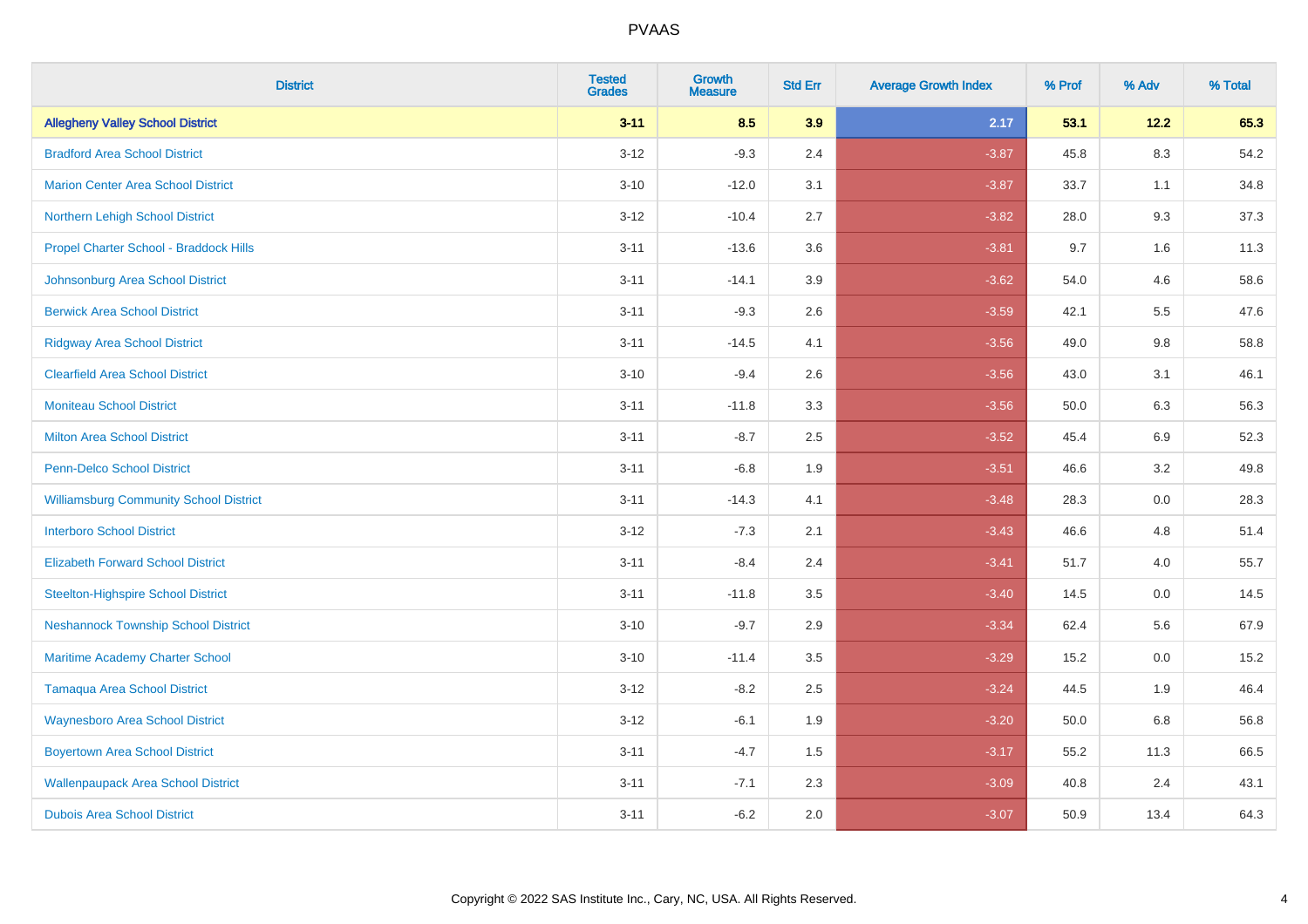| <b>District</b>                              | <b>Tested</b><br><b>Grades</b> | <b>Growth</b><br><b>Measure</b> | <b>Std Err</b> | <b>Average Growth Index</b> | % Prof | % Adv   | % Total |
|----------------------------------------------|--------------------------------|---------------------------------|----------------|-----------------------------|--------|---------|---------|
| <b>Allegheny Valley School District</b>      | $3 - 11$                       | 8.5                             | 3.9            | 2.17                        | 53.1   | 12.2    | 65.3    |
| <b>Palisades School District</b>             | $3 - 11$                       | $-8.7$                          | 2.8            | $-3.06$                     | 53.8   | 6.7     | 60.5    |
| <b>Pittsburgh School District</b>            | $3 - 11$                       | $-3.3$                          | 1.1            | $-3.04$                     | 33.9   | 8.2     | 42.1    |
| Philadelphia Academy Charter School          | $3 - 11$                       | $-8.9$                          | 2.9            | $-3.04$                     | 50.5   | $2.9\,$ | 53.4    |
| <b>North East School District</b>            | $3 - 11$                       | $-9.3$                          | 3.1            | $-3.02$                     | 62.6   | 14.4    | 77.0    |
| <b>Penn Hills School District</b>            | $3 - 11$                       | $-7.6$                          | 2.6            | $-2.94$                     | 33.1   | 0.7     | 33.8    |
| <b>Conneaut School District</b>              | $3 - 12$                       | $-7.5$                          | 2.6            | $-2.91$                     | 38.4   | 7.4     | 45.8    |
| <b>Easton Area School District</b>           | $3 - 12$                       | $-4.1$                          | 1.4            | $-2.91$                     | 39.9   | 4.0     | 43.9    |
| <b>Rochester Area School District</b>        | $3 - 11$                       | $-13.2$                         | 4.6            | $-2.89$                     | 19.5   | 1.3     | 20.8    |
| <b>Union City Area School District</b>       | $3 - 12$                       | $-10.2$                         | 3.6            | $-2.87$                     | 42.9   | $3.2\,$ | 46.0    |
| <b>Northern Potter School District</b>       | $3 - 12$                       | $-13.1$                         | 4.6            | $-2.84$                     | 37.5   | 0.0     | 37.5    |
| <b>Propel Charter School-Homestead</b>       | $3 - 11$                       | $-11.7$                         | 4.1            | $-2.84$                     | 15.9   | 0.0     | 15.9    |
| <b>Nazareth Area School District</b>         | $3 - 11$                       | $-4.7$                          | 1.7            | $-2.82$                     | 59.2   | 9.9     | 69.0    |
| <b>Carlisle Area School District</b>         | $3 - 11$                       | $-5.3$                          | 1.9            | $-2.81$                     | 54.0   | 6.3     | 60.3    |
| <b>Carmichaels Area School District</b>      | $3 - 10$                       | $-9.3$                          | 3.3            | $-2.81$                     | 35.1   | 1.4     | 36.5    |
| <b>Redbank Valley School District</b>        | $3 - 11$                       | $-9.5$                          | 3.4            | $-2.77$                     | 31.5   | 4.9     | 36.4    |
| <b>Highlands School District</b>             | $3 - 11$                       | $-7.4$                          | 2.7            | $-2.76$                     | 44.4   | 3.7     | 48.2    |
| <b>Forest Hills School District</b>          | $3 - 11$                       | $-7.3$                          | 2.7            | $-2.74$                     | 41.1   | 13.7    | 54.8    |
| <b>Trinity Area School District</b>          | $3 - 11$                       | $-5.4$                          | 2.0            | $-2.71$                     | 48.3   | 11.8    | 60.1    |
| <b>Propel Charter School-Montour</b>         | $3 - 10$                       | $-10.7$                         | 3.9            | $-2.71$                     | 13.7   | $0.0\,$ | 13.7    |
| South Allegheny School District              | $3 - 11$                       | $-8.8$                          | 3.2            | $-2.70$                     | 40.5   | 0.0     | 40.5    |
| <b>Quakertown Community School District</b>  | $3 - 12$                       | $-4.4$                          | 1.6            | $-2.70$                     | 56.5   | 10.0    | 66.6    |
| <b>Blairsville-Saltsburg School District</b> | $3 - 11$                       | $-8.0$                          | 3.0            | $-2.68$                     | 37.3   | 7.0     | 44.3    |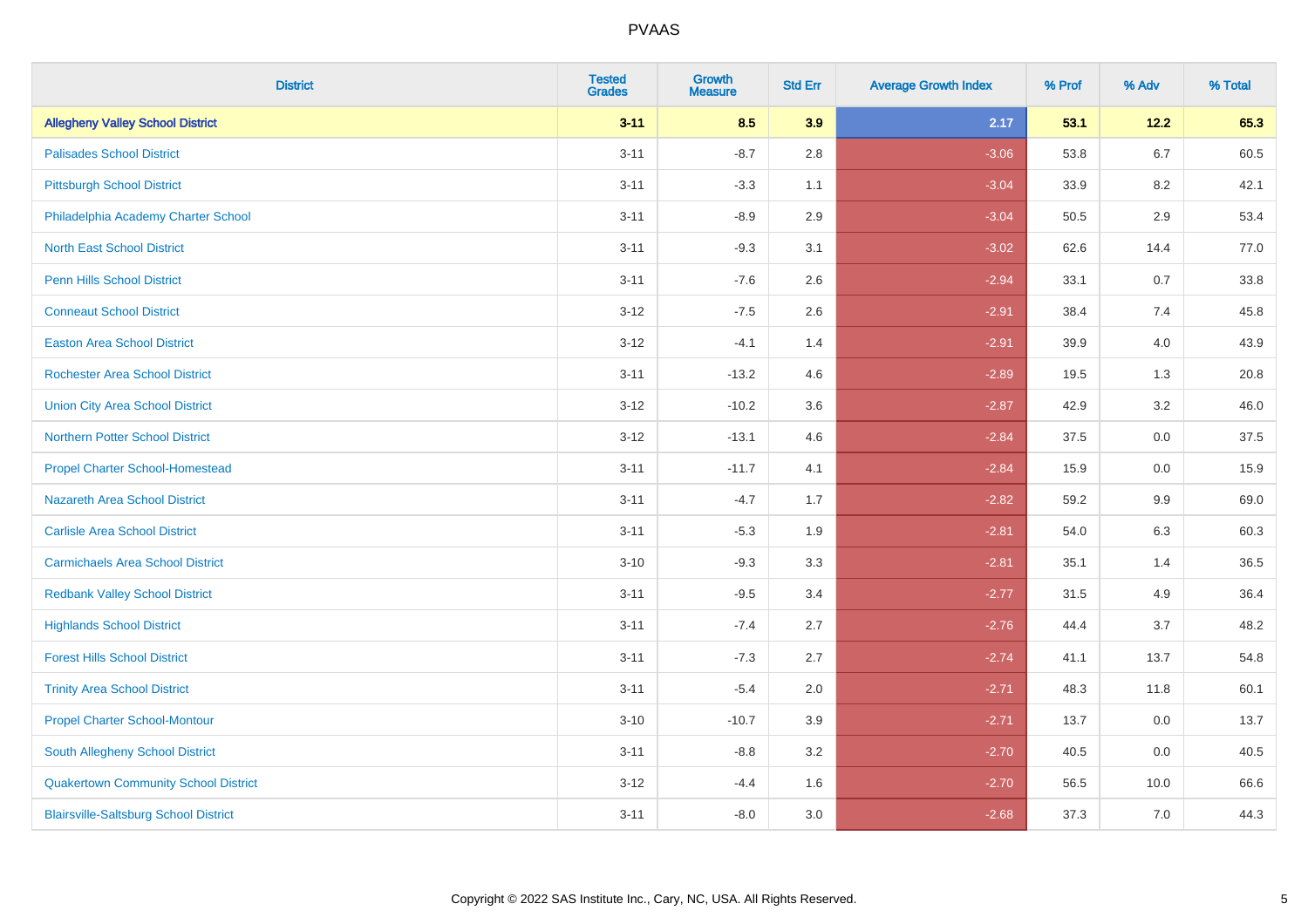| <b>District</b>                               | <b>Tested</b><br><b>Grades</b> | Growth<br><b>Measure</b> | <b>Std Err</b> | <b>Average Growth Index</b> | % Prof | % Adv   | % Total |
|-----------------------------------------------|--------------------------------|--------------------------|----------------|-----------------------------|--------|---------|---------|
| <b>Allegheny Valley School District</b>       | $3 - 11$                       | 8.5                      | 3.9            | 2.17                        | 53.1   | 12.2    | 65.3    |
| <b>Harbor Creek School District</b>           | $3 - 11$                       | $-7.1$                   | 2.7            | $-2.67$                     | 48.8   | 15.2    | 64.0    |
| <b>Pine Grove Area School District</b>        | $3 - 11$                       | $-7.7$                   | 2.9            | $-2.66$                     | 42.3   | 7.7     | 50.0    |
| <b>New Castle Area School District</b>        | $3-12$                         | $-6.4$                   | 2.4            | $-2.66$                     | 32.5   | $4.3$   | 36.8    |
| Northern Tioga School District                | $3 - 12$                       | $-7.5$                   | 2.8            | $-2.64$                     | 54.0   | 1.2     | 55.2    |
| <b>Dunmore School District</b>                | $3 - 11$                       | $-7.7$                   | 2.9            | $-2.62$                     | 34.0   | 7.2     | 41.2    |
| <b>Coatesville Area School District</b>       | $3 - 11$                       | $-4.4$                   | 1.7            | $-2.62$                     | 36.3   | $4.2\,$ | 40.5    |
| <b>Northwest Area School District</b>         | $3 - 10$                       | $-10.0$                  | 3.8            | $-2.59$                     | 34.6   | 7.3     | 41.8    |
| <b>Blue Mountain School District</b>          | $3 - 10$                       | $-5.8$                   | 2.3            | $-2.56$                     | 46.6   | 8.5     | 55.1    |
| <b>Slippery Rock Area School District</b>     | $3 - 11$                       | $-6.3$                   | 2.5            | $-2.51$                     | 56.2   | $9.5\,$ | 65.7    |
| <b>North Star School District</b>             | $3 - 11$                       | $-8.7$                   | 3.5            | $-2.51$                     | 47.8   | 6.0     | 53.7    |
| <b>Mahanoy Area School District</b>           | $3 - 10$                       | $-9.0$                   | 3.6            | $-2.49$                     | 26.2   | 1.6     | 27.9    |
| <b>Keystone Central School District</b>       | $3 - 11$                       | $-5.1$                   | 2.0            | $-2.46$                     | 44.7   | 4.6     | 49.4    |
| <b>Sugar Valley Rural Charter School</b>      | $3 - 11$                       | $-11.0$                  | 4.5            | $-2.46$                     | 14.9   | $0.0\,$ | 14.9    |
| <b>Mohawk Area School District</b>            | $3 - 11$                       | $-7.5$                   | 3.1            | $-2.45$                     | 49.4   | 11.0    | 60.4    |
| <b>Innovative Arts Academy Charter School</b> | $6 - 11$                       | $-9.1$                   | 3.7            | $-2.44$                     | 9.5    | 0.0     | 9.5     |
| <b>Yough School District</b>                  | $3 - 10$                       | $-6.6$                   | 2.7            | $-2.43$                     | 50.8   | 4.0     | 54.8    |
| <b>Chartiers-Houston School District</b>      | $3 - 10$                       | $-8.6$                   | 3.5            | $-2.41$                     | 59.7   | 4.5     | 64.2    |
| <b>Farrell Area School District</b>           | $3 - 11$                       | $-10.4$                  | 4.3            | $-2.41$                     | 19.0   | 0.0     | 19.0    |
| <b>Universal Audenried Charter School</b>     | $9 - 11$                       | $-5.8$                   | 2.4            | $-2.40$                     | 14.6   | 0.0     | 14.6    |
| <b>Freedom Area School District</b>           | $3 - 11$                       | $-7.1$                   | 3.0            | $-2.37$                     | 43.8   | 4.2     | 47.9    |
| Jefferson-Morgan School District              | $3 - 10$                       | $-9.9$                   | 4.2            | $-2.35$                     | 43.8   | 4.2     | 47.9    |
| La Academia Partnership Charter School        | $6 - 11$                       | $-11.0$                  | 4.7            | $-2.34$                     | 6.8    | 0.0     | 6.8     |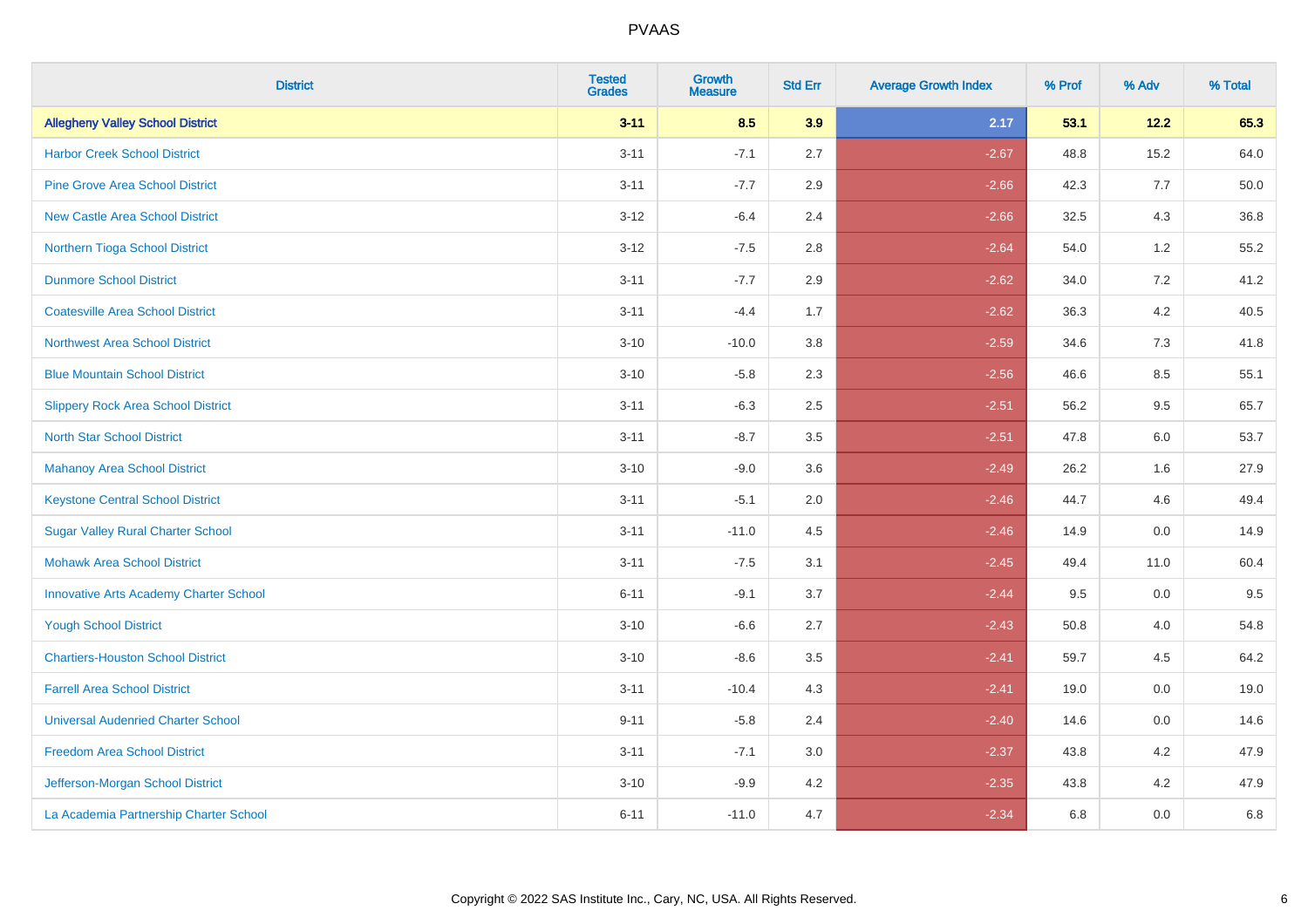| <b>District</b>                                   | <b>Tested</b><br><b>Grades</b> | <b>Growth</b><br><b>Measure</b> | <b>Std Err</b> | <b>Average Growth Index</b> | % Prof | % Adv   | % Total |
|---------------------------------------------------|--------------------------------|---------------------------------|----------------|-----------------------------|--------|---------|---------|
| <b>Allegheny Valley School District</b>           | $3 - 11$                       | 8.5                             | 3.9            | 2.17                        | 53.1   | $12.2$  | 65.3    |
| <b>Southmoreland School District</b>              | $3 - 11$                       | $-8.3$                          | 3.6            | $-2.32$                     | 56.8   | $7.2\,$ | 64.0    |
| <b>Upper Moreland Township School District</b>    | $3 - 11$                       | $-5.0$                          | 2.2            | $-2.31$                     | 57.9   | 4.0     | 61.9    |
| South Williamsport Area School District           | $3 - 10$                       | $-5.7$                          | 2.5            | $-2.30$                     | 45.5   | 4.5     | 50.0    |
| Salisbury-Elk Lick School District                | $3 - 11$                       | $-13.5$                         | 5.9            | $-2.30$                     | 27.8   | 0.0     | 27.8    |
| Indiana Area School District                      | $3 - 11$                       | $-5.3$                          | 2.3            | $-2.28$                     | 47.6   | 18.4    | 66.1    |
| <b>Oxford Area School District</b>                | $3 - 11$                       | $-4.3$                          | 1.9            | $-2.26$                     | 41.3   | 8.0     | 49.3    |
| <b>Juniata County School District</b>             | $3 - 12$                       | $-4.9$                          | 2.1            | $-2.26$                     | 38.5   | 2.9     | 41.4    |
| <b>Portage Area School District</b>               | $3 - 10$                       | $-8.1$                          | 3.6            | $-2.26$                     | 40.6   | 9.4     | 50.0    |
| <b>Windber Area School District</b>               | $3 - 11$                       | $-7.2$                          | 3.2            | $-2.24$                     | 55.4   | 7.2     | 62.6    |
| <b>East Lycoming School District</b>              | $3 - 11$                       | $-6.0$                          | 2.7            | $-2.24$                     | 48.3   | 4.2     | 52.5    |
| <b>York Co School Of Technology</b>               | $9 - 12$                       | $-3.8$                          | 1.7            | $-2.22$                     | 39.1   | 5.6     | 44.7    |
| <b>Muncy School District</b>                      | $3 - 11$                       | $-8.1$                          | 3.7            | $-2.21$                     | 42.0   | 3.8     | 45.8    |
| <b>West Middlesex Area School District</b>        | $3 - 10$                       | $-8.4$                          | 3.8            | $-2.21$                     | 34.9   | 2.8     | 37.6    |
| Jim Thorpe Area School District                   | $3 - 11$                       | $-5.8$                          | 2.7            | $-2.19$                     | 33.3   | 7.4     | 40.7    |
| <b>Keystone Education Center Charter School</b>   | $3 - 12$                       | $-12.9$                         | 5.9            | $-2.19$                     | 28.0   | 0.0     | 28.0    |
| <b>Perkiomen Valley School District</b>           | $3 - 11$                       | $-3.5$                          | 1.6            | $-2.18$                     | 53.8   | 13.4    | 67.2    |
| <b>Benton Area School District</b>                | $3 - 10$                       | $-9.7$                          | 4.5            | $-2.18$                     | 43.2   | 5.4     | 48.6    |
| Susquehanna Township School District              | $3 - 12$                       | $-5.8$                          | 2.7            | $-2.17$                     | 36.0   | 5.6     | 41.6    |
| <b>Crawford Central School District</b>           | $3 - 11$                       | $-4.7$                          | 2.2            | $-2.15$                     | 40.6   | 10.5    | 51.1    |
| <b>Aliquippa School District</b>                  | $3 - 11$                       | $-9.0$                          | 4.2            | $-2.14$                     | 11.0   | 0.0     | 11.0    |
| <b>Williams Valley School District</b>            | $3 - 11$                       | $-7.3$                          | 3.4            | $-2.13$                     | 23.2   | 0.0     | 23.2    |
| <b>Executive Education Academy Charter School</b> | $3 - 10$                       | $-6.5$                          | 3.1            | $-2.08$                     | 23.7   | 2.2     | 25.8    |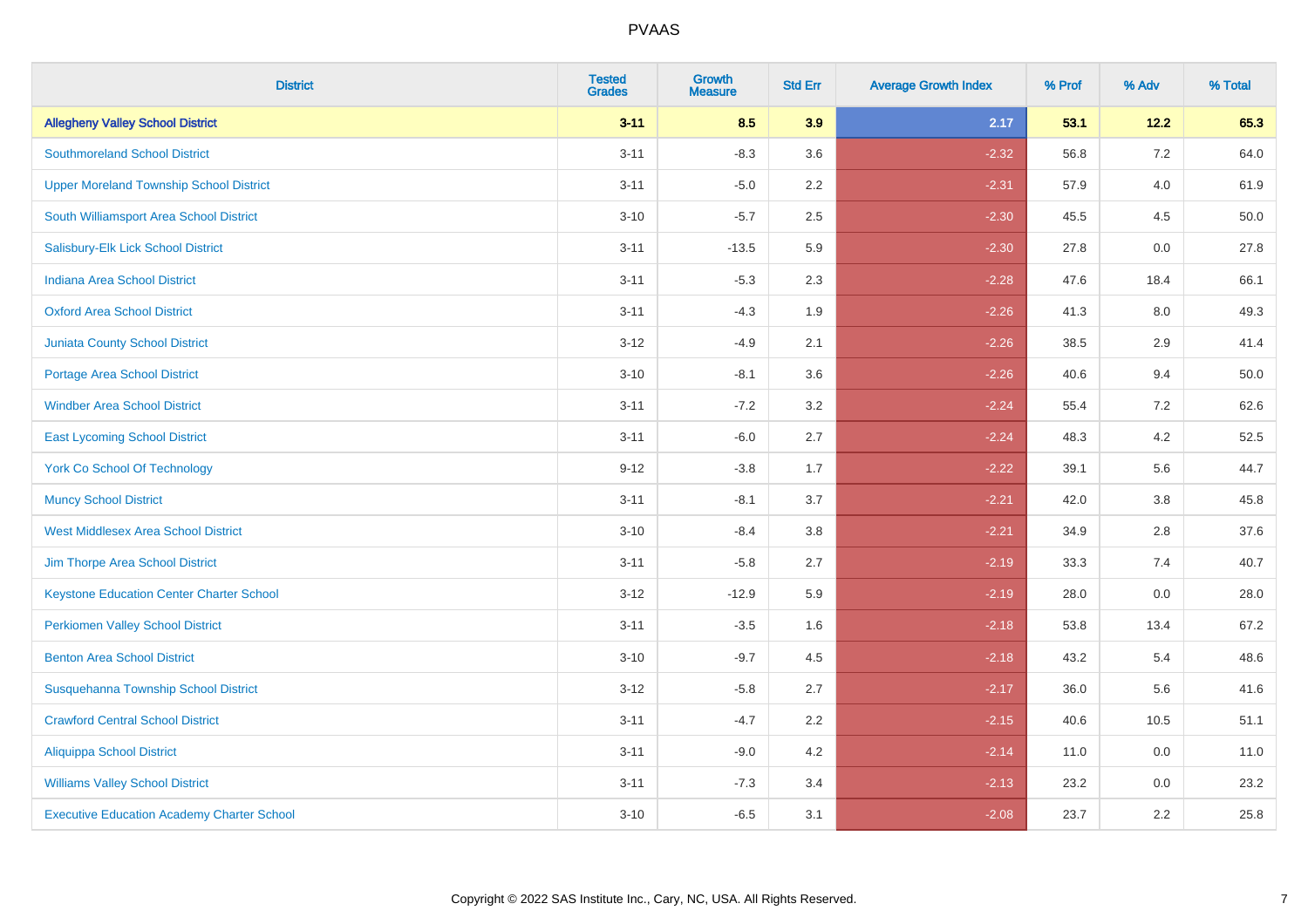| <b>District</b>                                | <b>Tested</b><br><b>Grades</b> | <b>Growth</b><br><b>Measure</b> | <b>Std Err</b> | <b>Average Growth Index</b> | % Prof | % Adv   | % Total |
|------------------------------------------------|--------------------------------|---------------------------------|----------------|-----------------------------|--------|---------|---------|
| <b>Allegheny Valley School District</b>        | $3 - 11$                       | 8.5                             | 3.9            | 2.17                        | 53.1   | 12.2    | 65.3    |
| <b>Middletown Area School District</b>         | $3 - 11$                       | $-5.3$                          | 2.6            | $-2.05$                     | 46.4   | 5.3     | 51.7    |
| Karns City Area School District                | $3 - 11$                       | $-6.0$                          | 2.9            | $-2.03$                     | 53.1   | 8.3     | 61.5    |
| <b>Corry Area School District</b>              | $3 - 11$                       | $-5.3$                          | 2.6            | $-2.03$                     | 38.5   | 6.0     | 44.5    |
| California Area School District                | $3 - 10$                       | $-7.3$                          | 3.6            | $-2.02$                     | 42.6   | 9.8     | 52.5    |
| <b>Moshannon Valley School District</b>        | $3 - 10$                       | $-7.0$                          | 3.4            | $-2.01$                     | 48.5   | 0.0     | 48.5    |
| The New Academy Charter School                 | $8 - 11$                       | $-10.4$                         | 5.2            | $-2.00$                     | 0.0    | 0.0     | 0.0     |
| <b>Upper Dauphin Area School District</b>      | $3 - 11$                       | $-6.3$                          | 3.2            | $-1.98$                     | 37.4   | 4.8     | 42.2    |
| <b>Mount Union Area School District</b>        | $3 - 10$                       | $-6.1$                          | 3.1            | $-1.97$                     | 32.2   | 3.4     | 35.6    |
| <b>Forest City Regional School District</b>    | $3 - 12$                       | $-6.0$                          | $3.0\,$        | $-1.96$                     | 44.1   | 0.0     | 44.1    |
| <b>Bermudian Springs School District</b>       | $3 - 11$                       | $-5.5$                          | 2.9            | $-1.94$                     | 56.4   | 6.8     | 63.2    |
| <b>Somerset Area School District</b>           | $3 - 11$                       | $-4.4$                          | 2.3            | $-1.93$                     | 44.4   | 14.9    | 59.3    |
| <b>Mount Pleasant Area School District</b>     | $3 - 11$                       | $-5.0$                          | 2.6            | $-1.93$                     | 52.6   | $0.0\,$ | 52.6    |
| <b>Gettysburg Area School District</b>         | $3 - 11$                       | $-4.0$                          | 2.1            | $-1.89$                     | 45.3   | 14.0    | 59.3    |
| <b>Greensburg Salem School District</b>        | $3 - 11$                       | $-4.4$                          | 2.4            | $-1.88$                     | 47.6   | 4.9     | 52.4    |
| <b>East Allegheny School District</b>          | $3 - 11$                       | $-6.3$                          | 3.3            | $-1.87$                     | 31.9   | 9.7     | 41.7    |
| <b>Western Beaver County School District</b>   | $3 - 11$                       | $-7.8$                          | 4.2            | $-1.87$                     | 56.5   | 6.5     | 63.0    |
| <b>Central Columbia School District</b>        | $3 - 12$                       | $-4.8$                          | 2.6            | $-1.86$                     | 53.7   | 14.8    | 68.5    |
| <b>Kiski Area School District</b>              | $3 - 11$                       | $-3.7$                          | 2.0            | $-1.86$                     | 57.4   | 10.4    | 67.8    |
| <b>Brownsville Area School District</b>        | $3-12$                         | $-7.2$                          | 3.9            | $-1.83$                     | 34.4   | 6.1     | 40.5    |
| Montrose Area School District                  | $3 - 10$                       | $-5.5$                          | $3.0\,$        | $-1.82$                     | 46.7   | 5.4     | 52.2    |
| <b>Brandywine Heights Area School District</b> | $3 - 11$                       | $-4.9$                          | 2.7            | $-1.81$                     | 49.2   | 8.2     | 57.4    |
| <b>Pequea Valley School District</b>           | $3 - 11$                       | $-5.8$                          | 3.2            | $-1.80$                     | 39.8   | 9.1     | 48.9    |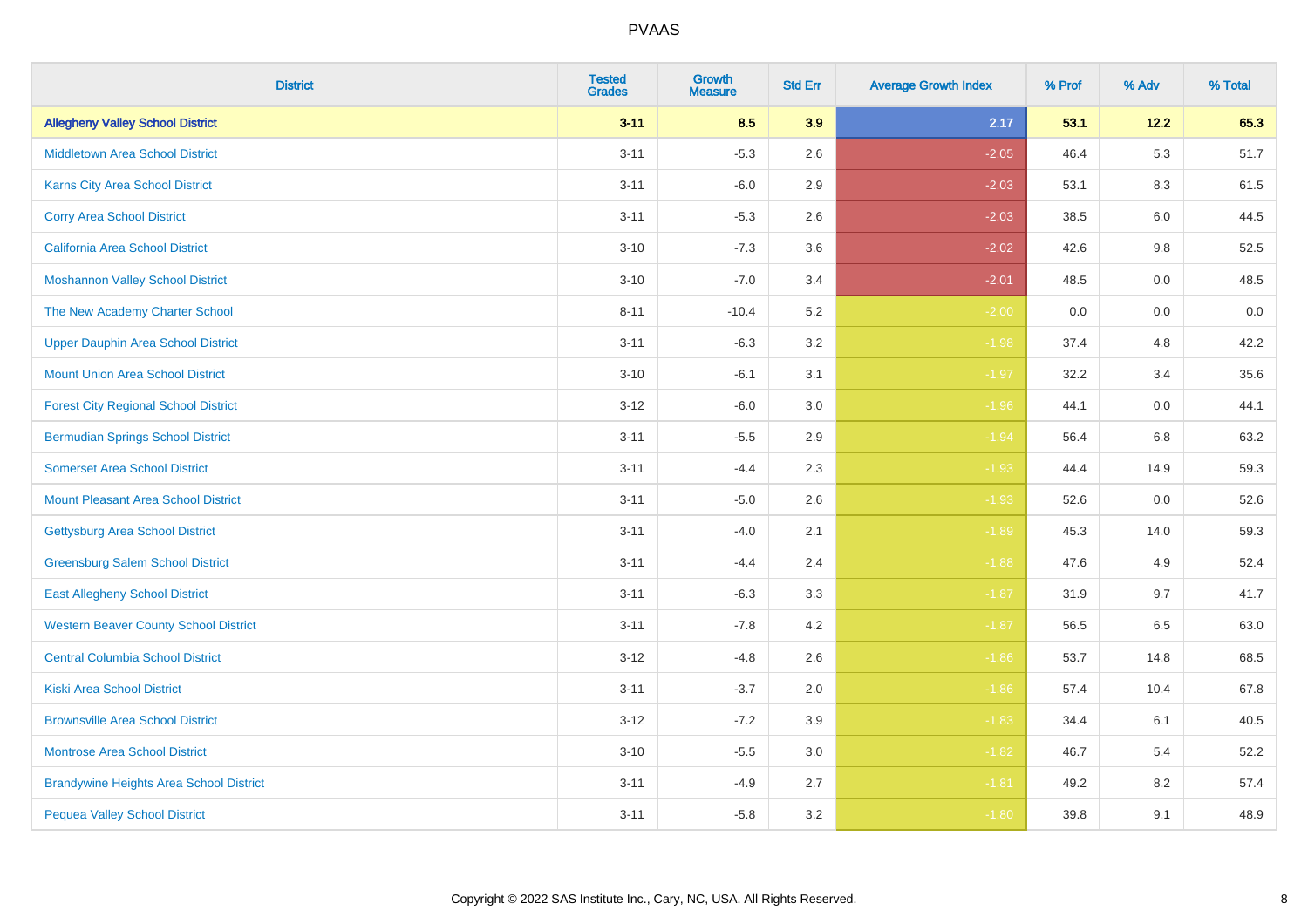| <b>District</b>                                                       | <b>Tested</b><br><b>Grades</b> | <b>Growth</b><br><b>Measure</b> | <b>Std Err</b> | <b>Average Growth Index</b> | % Prof | % Adv | % Total |
|-----------------------------------------------------------------------|--------------------------------|---------------------------------|----------------|-----------------------------|--------|-------|---------|
| <b>Allegheny Valley School District</b>                               | $3 - 11$                       | 8.5                             | 3.9            | 2.17                        | 53.1   | 12.2  | 65.3    |
| <b>Pittston Area School District</b>                                  | $3 - 11$                       | $-10.1$                         | 5.6            | $-1.80$                     | 38.1   | 9.5   | 47.6    |
| <b>Washington School District</b>                                     | $3 - 11$                       | $-4.9$                          | 2.8            | $-1.76$                     | 30.1   | 2.4   | 32.5    |
| <b>Canton Area School District</b>                                    | $3 - 11$                       | $-5.5$                          | $3.2\,$        | $-1.75$                     | 40.7   | 2.3   | 43.0    |
| <b>Old Forge School District</b>                                      | $3 - 12$                       | $-5.9$                          | 3.4            | $-1.73$                     | 52.9   | 7.1   | 60.0    |
| Perseus House Charter School Of Excellence                            | $6 - 11$                       | $-5.2$                          | 3.0            | $-1.72$                     | 16.5   | 0.0   | 16.5    |
| <b>Brentwood Borough School District</b>                              | $3 - 11$                       | $-5.3$                          | $3.0\,$        | $-1.72$                     | 52.0   | 6.1   | 58.2    |
| East Pennsboro Area School District                                   | $3 - 11$                       | $-4.2$                          | 2.5            | $-1.71$                     | 60.8   | 8.5   | 69.3    |
| <b>Twin Valley School District</b>                                    | $3 - 12$                       | $-3.6$                          | 2.1            | $-1.69$                     | 49.6   | 7.1   | 56.8    |
| <b>Pottstown School District</b>                                      | $3 - 12$                       | $-4.0$                          | 2.4            | $-1.68$                     | 29.8   | 1.2   | 31.0    |
| <b>Fairfield Area School District</b>                                 | $3 - 11$                       | $-5.6$                          | 3.4            | $-1.66$                     | 57.9   | 4.0   | 61.8    |
| <b>Shamokin Area School District</b>                                  | $3 - 11$                       | $-7.7$                          | 4.8            | $-1.60$                     | 38.1   | 3.2   | 41.3    |
| Preparatory Charter School Of Mathematics, Science, Tech, And Careers | $9 - 10$                       | $-4.0$                          | 2.5            | $-1.59$                     | 15.0   | 0.0   | 15.0    |
| <b>Carbon Career &amp; Technical Institute</b>                        | $9 - 11$                       | $-5.7$                          | 3.6            | $-1.59$                     | 34.5   | 1.2   | 35.7    |
| <b>Tri-Valley School District</b>                                     | $3 - 10$                       | $-6.4$                          | 4.1            | $-1.57$                     | 37.0   | 4.4   | 41.3    |
| <b>Fort Cherry School District</b>                                    | $3 - 10$                       | $-5.9$                          | 3.8            | $-1.56$                     | 55.2   | 5.2   | 60.3    |
| <b>MaST Community Charter School</b>                                  | $3 - 10$                       | $-4.1$                          | 2.7            | $-1.52$                     | 44.0   | 9.5   | 53.4    |
| <b>Claysburg-Kimmel School District</b>                               | $3 - 11$                       | $-5.7$                          | 4.0            | $-1.42$                     | 42.9   | 8.2   | 51.0    |
| <b>Westmont Hilltop School District</b>                               | $3 - 11$                       | $-4.0$                          | 2.8            | $-1.40$                     | 36.3   | 13.3  | 49.6    |
| <b>Greencastle-Antrim School District</b>                             | $3 - 11$                       | $-3.0$                          | 2.2            | $-1.36$                     | 62.4   | 9.9   | 72.3    |
| <b>Ferndale Area School District</b>                                  | $3 - 10$                       | $-5.8$                          | 4.3            | $-1.33$                     | 40.0   | 0.0   | 40.0    |
| <b>Cambria Heights School District</b>                                | $3 - 10$                       | $-4.1$                          | 3.1            | $-1.32$                     | 51.0   | 6.0   | 57.0    |
| <b>Ellwood City Area School District</b>                              | $3 - 11$                       | $-4.2$                          | 3.2            | $-1.29$                     | 54.1   | 14.1  | 68.2    |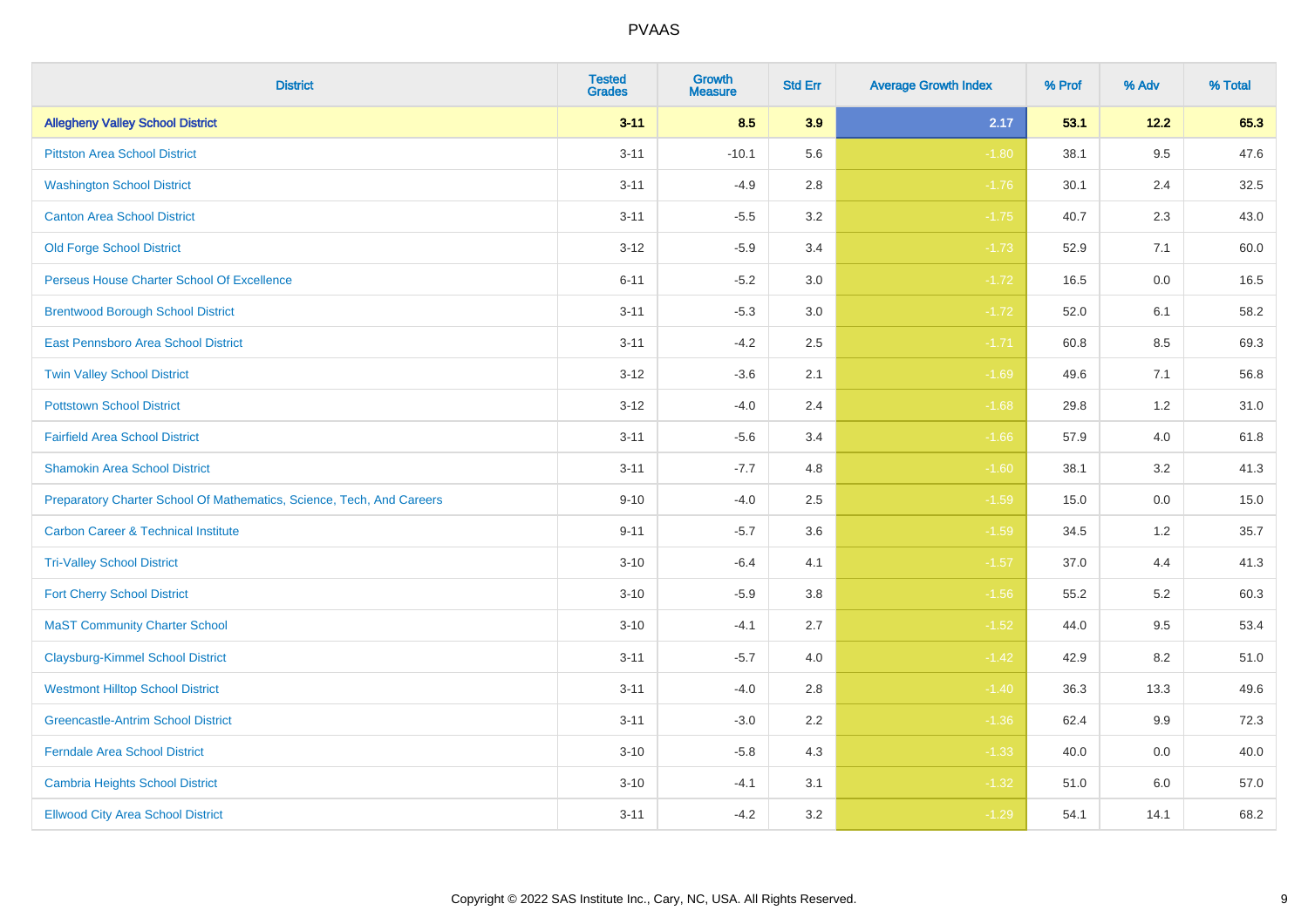| <b>District</b>                              | <b>Tested</b><br><b>Grades</b> | <b>Growth</b><br><b>Measure</b> | <b>Std Err</b> | <b>Average Growth Index</b> | % Prof | % Adv   | % Total |
|----------------------------------------------|--------------------------------|---------------------------------|----------------|-----------------------------|--------|---------|---------|
| <b>Allegheny Valley School District</b>      | $3 - 11$                       | 8.5                             | 3.9            | 2.17                        | 53.1   | 12.2    | 65.3    |
| <b>Shade-Central City School District</b>    | $3 - 11$                       | $-5.9$                          | 4.6            | $-1.28$                     | 27.8   | $0.0\,$ | 27.8    |
| <b>Bristol Borough School District</b>       | $3 - 12$                       | $-4.3$                          | 3.4            | $-1.27$                     | 39.7   | 1.3     | 41.0    |
| <b>Troy Area School District</b>             | $3 - 10$                       | $-4.3$                          | 3.4            | $-1.26$                     | 43.2   | 5.7     | 48.9    |
| <b>Apollo-Ridge School District</b>          | $3 - 12$                       | $-4.7$                          | 3.7            | $-1.24$                     | 50.0   | 10.0    | 60.0    |
| <b>Elk Lake School District</b>              | $3 - 11$                       | $-4.0$                          | 3.3            | $-1.23$                     | 46.2   | 3.3     | 49.4    |
| <b>Scranton School District</b>              | $3 - 12$                       | $-2.9$                          | 2.4            | $-1.22$                     | 45.6   | 3.6     | 49.1    |
| <b>Riverview School District</b>             | $3 - 11$                       | $-4.6$                          | 3.8            | $-1.20$                     | 57.9   | 15.8    | 73.7    |
| <b>Greater Johnstown School District</b>     | $3 - 11$                       | $-3.1$                          | 2.6            | $-1.19$                     | 26.1   | 0.0     | 26.1    |
| <b>Big Beaver Falls Area School District</b> | $3 - 11$                       | $-3.9$                          | 3.3            | $-1.18$                     | 34.1   | 3.5     | 37.6    |
| <b>Chichester School District</b>            | $3 - 11$                       | $-2.7$                          | 2.3            | $-1.17$                     | 44.6   | 6.6     | 51.2    |
| <b>Chestnut Ridge School District</b>        | $3 - 12$                       | $-3.4$                          | 2.9            | $-1.17$                     | 46.6   | 5.8     | 52.4    |
| Kane Area School District                    | $3 - 10$                       | $-3.7$                          | $3.2\,$        | $-1.17$                     | 39.5   | $9.9\,$ | 49.4    |
| <b>Antietam School District</b>              | $3 - 10$                       | $-4.3$                          | 3.8            | $-1.13$                     | 36.4   | 5.4     | 41.8    |
| Jeannette City School District               | $3 - 11$                       | $-4.3$                          | 3.8            | $-1.13$                     | 46.7   | $7.5\,$ | 54.2    |
| <b>Dallas School District</b>                | $3 - 11$                       | $-2.5$                          | 2.2            | $-1.12$                     | 54.9   | 7.6     | 62.4    |
| Juniata Valley School District               | $3 - 11$                       | $-3.9$                          | 3.5            | $-1.10$                     | 44.4   | 3.5     | 47.8    |
| <b>Riverside School District</b>             | $3 - 11$                       | $-3.2$                          | 3.0            | $-1.09$                     | 43.0   | 9.0     | 52.0    |
| Conemaugh Township Area School District      | $3 - 12$                       | $-3.7$                          | 3.4            | $-1.09$                     | 53.8   | 17.6    | 71.4    |
| Oil City Area School District                | $3 - 11$                       | $-2.9$                          | 2.6            | $-1.08$                     | 44.4   | 5.8     | 50.2    |
| <b>Quaker Valley School District</b>         | $3 - 11$                       | $-2.8$                          | 2.6            | $-1.08$                     | 55.2   | 13.2    | 68.4    |
| <b>West Greene School District</b>           | $3 - 11$                       | $-4.5$                          | 4.3            | $-1.04$                     | 36.6   | 7.3     | 43.9    |
| <b>Lewisburg Area School District</b>        | $3 - 11$                       | $-2.7$                          | 2.6            | $-1.03$                     | 57.0   | 18.5    | 75.6    |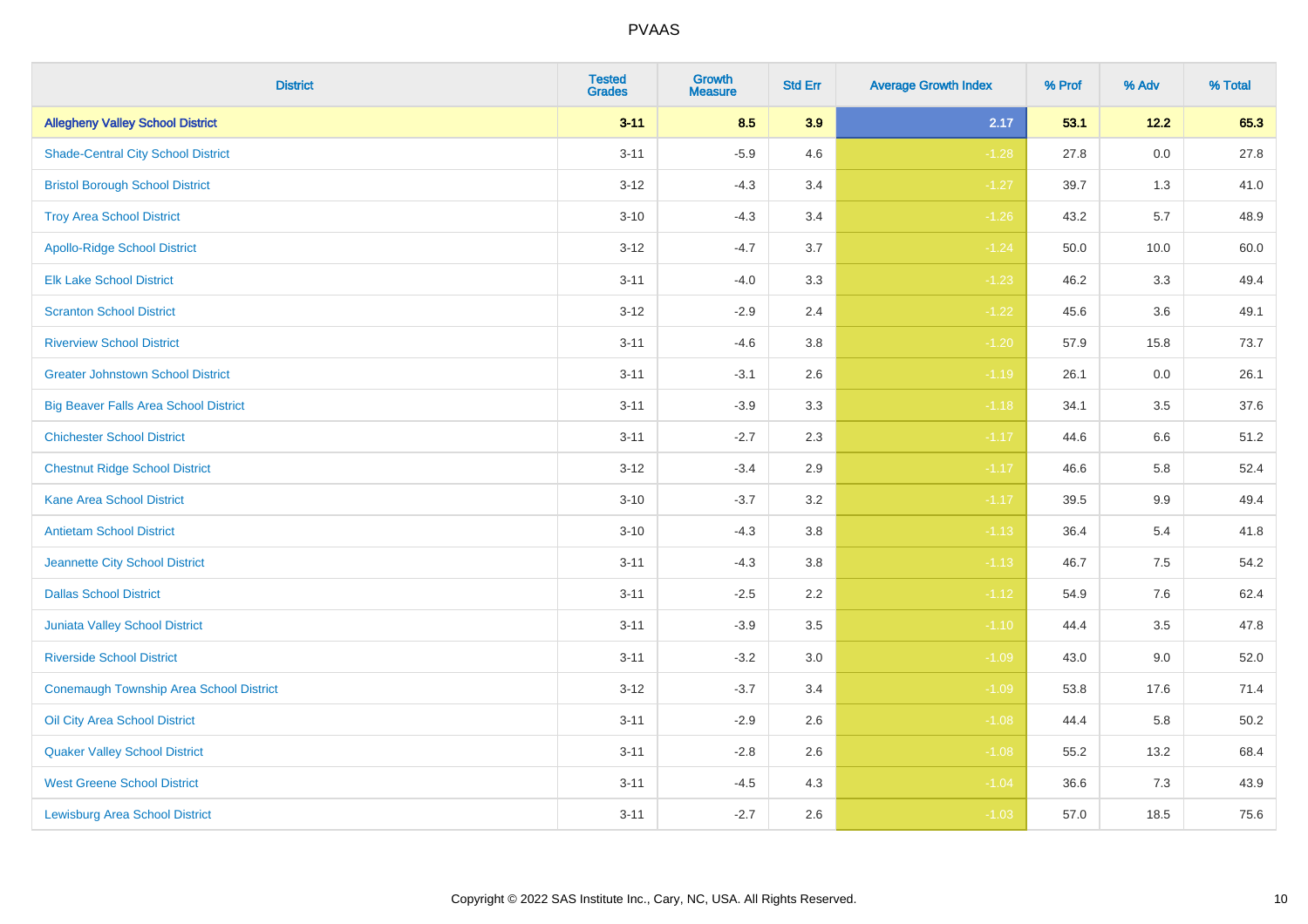| <b>District</b>                               | <b>Tested</b><br><b>Grades</b> | <b>Growth</b><br><b>Measure</b> | <b>Std Err</b> | <b>Average Growth Index</b> | % Prof | % Adv  | % Total |
|-----------------------------------------------|--------------------------------|---------------------------------|----------------|-----------------------------|--------|--------|---------|
| <b>Allegheny Valley School District</b>       | $3 - 11$                       | 8.5                             | 3.9            | 2.17                        | 53.1   | $12.2$ | 65.3    |
| <b>Valley Grove School District</b>           | $3 - 10$                       | $-3.7$                          | 3.7            | $-1.01$                     | 51.2   | 6.1    | 57.3    |
| <b>Seneca Valley School District</b>          | $3 - 11$                       | $-1.4$                          | 1.4            | $-0.99$                     | 57.2   | 11.4   | 68.6    |
| <b>North Hills School District</b>            | $3 - 11$                       | $-1.8$                          | 1.8            | $-0.96$                     | 59.1   | 14.1   | 73.2    |
| Imhotep Institute Charter High School         | $9 - 11$                       | $-5.3$                          | 5.8            | $-0.92$                     | 25.0   | 0.0    | 25.0    |
| <b>Wyoming Valley West School District</b>    | $3 - 11$                       | $-2.2$                          | 2.4            | $-0.91$                     | 49.4   | 3.0    | 52.4    |
| <b>Sullivan County School District</b>        | $3 - 10$                       | $-4.0$                          | 4.4            | $-0.90$                     | 66.7   | 2.6    | 69.2    |
| <b>Austin Area School District</b>            | $3 - 11$                       | $-5.7$                          | 6.4            | $-0.90$                     | 33.3   | 5.6    | 38.9    |
| <b>Columbia Borough School District</b>       | $3 - 12$                       | $-3.1$                          | 3.5            | $-0.89$                     | 29.5   | 1.9    | 31.4    |
| <b>Montour School District</b>                | $3 - 11$                       | $-1.8$                          | 2.1            | $-0.88$                     | 61.4   | 15.1   | 76.5    |
| <b>Charleroi School District</b>              | $3 - 11$                       | $-2.6$                          | 3.0            | $-0.86$                     | 55.7   | 7.4    | 63.1    |
| <b>Phoenixville Area School District</b>      | $3 - 11$                       | $-1.7$                          | 2.1            | $-0.83$                     | 59.9   | 10.6   | 70.5    |
| <b>Chartiers Valley School District</b>       | $3 - 11$                       | $-1.7$                          | 2.0            | $-0.81$                     | 54.7   | 8.4    | 63.1    |
| <b>Forest Area School District</b>            | $3 - 11$                       | $-4.4$                          | 5.4            | $-0.81$                     | 36.2   | 2.1    | 38.3    |
| <b>Lebanon School District</b>                | $3 - 11$                       | $-1.6$                          | 1.9            | $-0.80$                     | 24.4   | 2.6    | 27.0    |
| Shenango Area School District                 | $3 - 11$                       | $-2.6$                          | 3.3            | $-0.79$                     | 50.6   | 13.9   | 64.6    |
| <b>Northeast Bradford School District</b>     | $3 - 10$                       | $-3.1$                          | 4.0            | $-0.78$                     | 33.9   | 3.4    | 37.3    |
| <b>Conemaugh Valley School District</b>       | $3 - 12$                       | $-3.2$                          | 4.1            | $-0.78$                     | 48.2   | 5.6    | 53.7    |
| <b>Gillingham Charter School</b>              | $3 - 11$                       | $-4.4$                          | 5.6            | $-0.77$                     | 20.8   | 8.3    | 29.2    |
| <b>Turkeyfoot Valley Area School District</b> | $3 - 12$                       | $-4.3$                          | 5.6            | $-0.76$                     | 22.0   | 5.1    | 27.1    |
| <b>Bald Eagle Area School District</b>        | $3 - 11$                       | $-2.1$                          | 2.7            | $-0.75$                     | 48.4   | 9.4    | 57.7    |
| Huntingdon Area School District               | $3 - 11$                       | $-2.0$                          | 2.7            | $-0.72$                     | 36.8   | 10.3   | 47.0    |
| Mt Lebanon School District                    | $3 - 11$                       | $-1.0$                          | 1.5            | $-0.70$                     | 61.9   | 24.0   | 85.9    |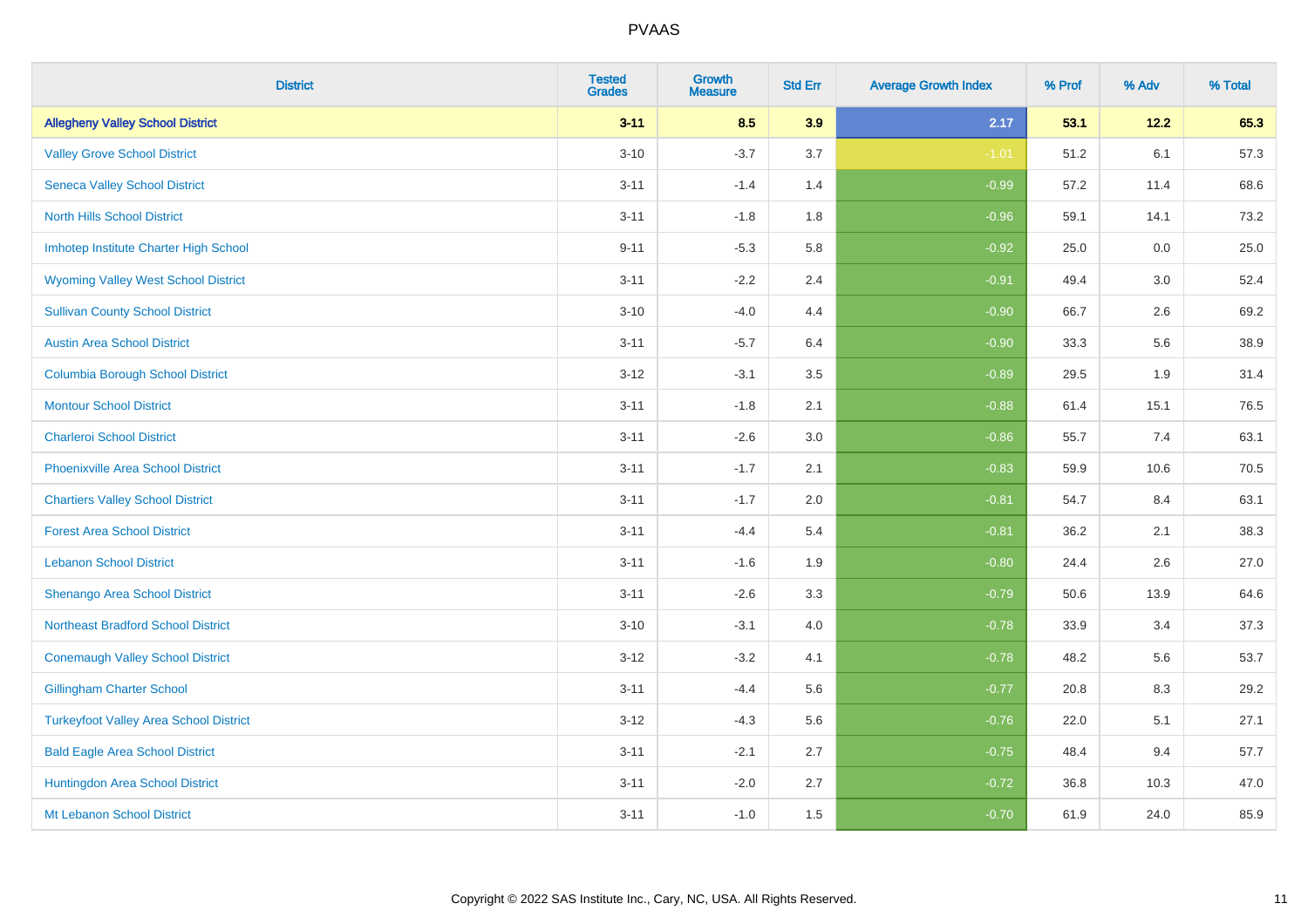| <b>District</b>                                         | <b>Tested</b><br><b>Grades</b> | <b>Growth</b><br><b>Measure</b> | <b>Std Err</b> | <b>Average Growth Index</b> | % Prof | % Adv   | % Total |
|---------------------------------------------------------|--------------------------------|---------------------------------|----------------|-----------------------------|--------|---------|---------|
| <b>Allegheny Valley School District</b>                 | $3 - 11$                       | 8.5                             | 3.9            | 2.17                        | 53.1   | 12.2    | 65.3    |
| <b>Lehighton Area School District</b>                   | $3 - 11$                       | $-1.6$                          | 2.3            | $-0.70$                     | 51.1   | 5.6     | 56.7    |
| <b>North Pocono School District</b>                     | $3 - 11$                       | $-2.3$                          | 3.4            | $-0.68$                     | 52.0   | 16.4    | 68.5    |
| <b>Cheltenham School District</b>                       | $3 - 11$                       | $-1.4$                          | 2.1            | $-0.67$                     | 46.1   | 10.0    | 56.1    |
| <b>Fannett-Metal School District</b>                    | $3 - 11$                       | $-3.4$                          | 5.1            | $-0.67$                     | 38.7   | 8.1     | 46.8    |
| <b>Susquehanna Community School District</b>            | $3 - 11$                       | $-2.8$                          | 4.2            | $-0.66$                     | 49.4   | 6.9     | 56.3    |
| <b>Burgettstown Area School District</b>                | $3 - 11$                       | $-2.1$                          | 3.4            | $-0.62$                     | 50.0   | 1.4     | 51.4    |
| <b>Clarion-Limestone Area School District</b>           | $3 - 12$                       | $-2.5$                          | 4.1            | $-0.60$                     | 56.8   | 6.8     | 63.6    |
| <b>Manheim Township School District</b>                 | $3 - 12$                       | $-0.9$                          | 1.6            | $-0.58$                     | 53.2   | 15.5    | 68.7    |
| <b>Central Greene School District</b>                   | $3 - 11$                       | $-1.6$                          | 2.8            | $-0.55$                     | 54.2   | $2.8\,$ | 57.0    |
| <b>Mid Valley School District</b>                       | $3 - 10$                       | $-1.7$                          | 3.0            | $-0.55$                     | 45.1   | 7.8     | 52.9    |
| <b>Wyoming Area School District</b>                     | $3 - 10$                       | $-1.3$                          | 2.6            | $-0.50$                     | 53.8   | 10.8    | 64.6    |
| <b>Canon-Mcmillan School District</b>                   | $3 - 11$                       | $-0.8$                          | 1.6            | $-0.50$                     | 58.7   | 15.9    | 74.6    |
| South Side Area School District                         | $3 - 11$                       | $-1.6$                          | 3.3            | $-0.48$                     | 50.0   | 6.8     | 56.8    |
| <b>Elizabethtown Area School District</b>               | $3 - 12$                       | $-0.9$                          | 1.9            | $-0.47$                     | 50.0   | 11.2    | 61.2    |
| Center For Student Learning Charter School At Pennsbury | $6 - 12$                       | $-2.9$                          | 6.1            | $-0.47$                     | 42.9   | 0.0     | 42.9    |
| <b>Conewago Valley School District</b>                  | $3-12$                         | $-0.9$                          | 2.0            | $-0.45$                     | 51.7   | 9.6     | 61.3    |
| <b>Bangor Area School District</b>                      | $3-12$                         | $-0.9$                          | 2.0            | $-0.43$                     | 44.3   | 4.7     | 49.0    |
| <b>Shaler Area School District</b>                      | $3 - 11$                       | $-0.8$                          | 1.9            | $-0.43$                     | 49.1   | 9.6     | 58.7    |
| North Schuylkill School District                        | $3 - 11$                       | $-1.0$                          | 2.4            | $-0.42$                     | 41.8   | 5.1     | 46.8    |
| <b>Sharpsville Area School District</b>                 | $3 - 11$                       | $-1.4$                          | 3.5            | $-0.40$                     | 55.2   | 13.4    | 68.7    |
| <b>Bellwood-Antis School District</b>                   | $3 - 10$                       | $-1.2$                          | 3.2            | $-0.39$                     | 55.1   | 10.1    | 65.2    |
| <b>Palmerton Area School District</b>                   | $3 - 11$                       | $-1.2$                          | 3.0            | $-0.39$                     | 57.4   | 5.0     | 62.4    |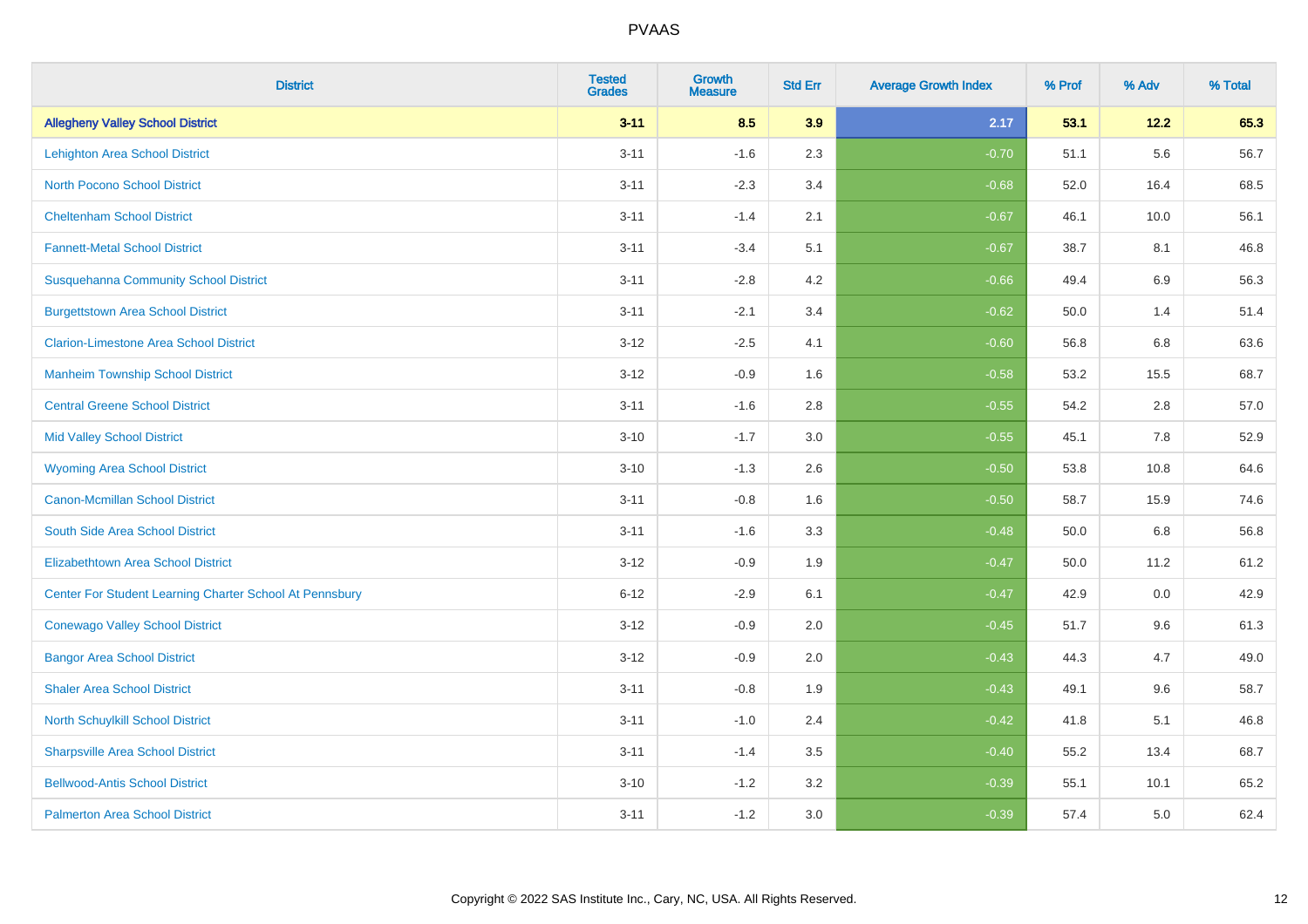| <b>District</b>                                    | <b>Tested</b><br><b>Grades</b> | <b>Growth</b><br><b>Measure</b> | <b>Std Err</b> | <b>Average Growth Index</b> | % Prof | % Adv   | % Total |
|----------------------------------------------------|--------------------------------|---------------------------------|----------------|-----------------------------|--------|---------|---------|
| <b>Allegheny Valley School District</b>            | $3 - 11$                       | 8.5                             | 3.9            | 2.17                        | 53.1   | 12.2    | 65.3    |
| Hope For Hyndman Charter School                    | $3 - 11$                       | $-2.0$                          | 6.1            | $-0.32$                     | 33.3   | 0.0     | 33.3    |
| <b>Albert Gallatin Area School District</b>        | $3 - 11$                       | $-0.8$                          | 2.4            | $-0.32$                     | 54.5   | 10.0    | 64.6    |
| <b>Cornell School District</b>                     | $3 - 11$                       | $-1.6$                          | 5.0            | $-0.32$                     | 33.8   | 1.5     | 35.4    |
| <b>Tuscarora School District</b>                   | $3 - 11$                       | $-0.6$                          | 2.3            | $-0.27$                     | 45.1   | 8.1     | 53.2    |
| <b>Penn Manor School District</b>                  | $3 - 11$                       | $-0.4$                          | 1.6            | $-0.25$                     | 51.9   | 12.6    | 64.5    |
| <b>Lakeview School District</b>                    | $3 - 11$                       | $-0.9$                          | 3.7            | $-0.24$                     | 60.3   | 3.2     | 63.5    |
| <b>Glendale School District</b>                    | $3 - 10$                       | $-0.9$                          | 3.7            | $-0.24$                     | 50.0   | 5.4     | 55.4    |
| <b>Girard School District</b>                      | $3 - 11$                       | $-0.6$                          | 2.7            | $-0.22$                     | 53.9   | 15.6    | 69.6    |
| <b>Harrisburg City School District</b>             | $3 - 11$                       | $-0.4$                          | 2.1            | $-0.19$                     | 15.1   | 0.4     | 15.5    |
| <b>Panther Valley School District</b>              | $3-12$                         | $-0.6$                          | 3.3            | $-0.19$                     | 47.9   | 4.3     | 52.1    |
| <b>Westinghouse Arts Academy Charter School</b>    | $9 - 10$                       | $-0.7$                          | 3.6            | $-0.19$                     | 59.2   | 8.4     | 67.6    |
| <b>Millville Area School District</b>              | $3 - 12$                       | $-0.9$                          | 4.7            | $-0.18$                     | 51.4   | 5.4     | 56.8    |
| <b>Mount Carmel Area School District</b>           | $3 - 11$                       | $-0.6$                          | 3.1            | $-0.18$                     | 45.3   | 2.1     | 47.4    |
| <b>Crestwood School District</b>                   | $3 - 11$                       | $-0.4$                          | 2.4            | $-0.17$                     | 57.4   | 17.0    | 74.4    |
| Southern Lehigh School District                    | $3 - 11$                       | $-0.4$                          | 2.3            | $-0.17$                     | 66.1   | 11.9    | 78.0    |
| <b>Achievement House Charter School</b>            | $7 - 11$                       | $-0.7$                          | 4.0            | $-0.17$                     | 32.5   | $2.6\,$ | 35.1    |
| <b>Bellefonte Area School District</b>             | $3 - 11$                       | $-0.4$                          | 2.2            | $-0.17$                     | 47.6   | 10.6    | 58.2    |
| <b>Otto-Eldred School District</b>                 | $3 - 11$                       | $-0.7$                          | 4.2            | $-0.15$                     | 56.2   | $6.2\,$ | 62.5    |
| <b>Oley Valley School District</b>                 | $3 - 11$                       | $-0.4$                          | 2.8            | $-0.15$                     | 43.1   | 12.9    | 56.0    |
| Philadelphia Electrical & Tech Charter High School | $10 - 10$                      | $-0.5$                          | 2.9            | $-0.15$                     | 8.8    | 0.0     | 8.8     |
| <b>Central Fulton School District</b>              | $3 - 11$                       | $-0.5$                          | 3.5            | $-0.14$                     | 51.4   | 8.6     | 60.0    |
| <b>Blue Ridge School District</b>                  | $3 - 11$                       | $-0.5$                          | 3.6            | $-0.12$                     | 44.6   | 3.1     | 47.7    |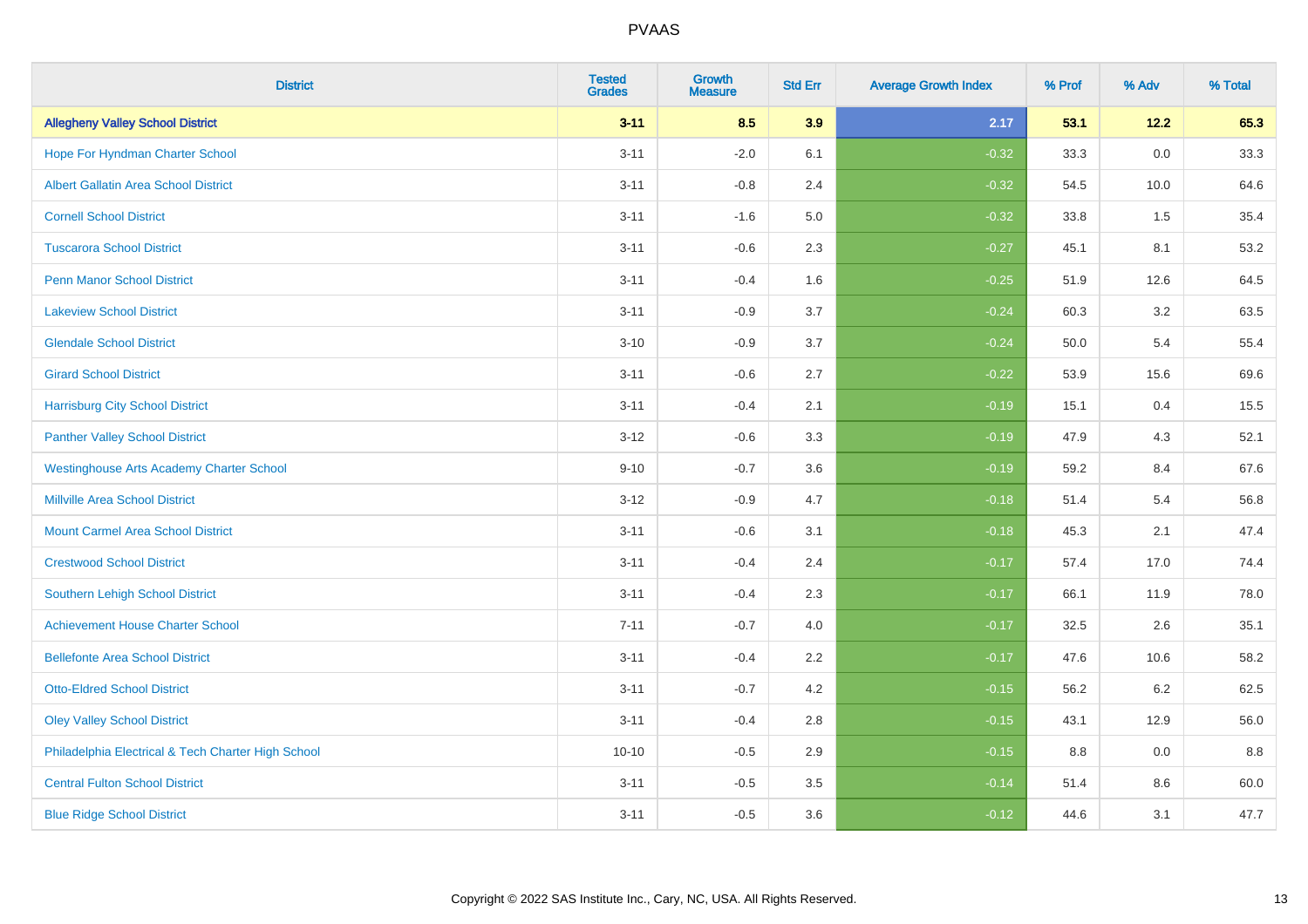| <b>District</b>                          | <b>Tested</b><br><b>Grades</b> | <b>Growth</b><br><b>Measure</b> | <b>Std Err</b> | <b>Average Growth Index</b> | % Prof | % Adv | % Total |
|------------------------------------------|--------------------------------|---------------------------------|----------------|-----------------------------|--------|-------|---------|
| <b>Allegheny Valley School District</b>  | $3 - 11$                       | 8.5                             | 3.9            | 2.17                        | 53.1   | 12.2  | 65.3    |
| New Kensington-Arnold School District    | $3 - 11$                       | $-0.4$                          | 3.8            | $-0.10$                     | 40.7   | 3.7   | 44.4    |
| <b>Chester-Upland School District</b>    | $3 - 11$                       | $-0.3$                          | 2.7            | $-0.09$                     | 13.8   | 0.8   | 14.6    |
| <b>Warren County School District</b>     | $3 - 11$                       | $-0.1$                          | 1.8            | $-0.06$                     | 37.2   | 5.3   | 42.6    |
| <b>Mercer Area School District</b>       | $3 - 11$                       | $-0.2$                          | 3.3            | $-0.06$                     | 56.0   | 8.0   | 64.0    |
| <b>Avella Area School District</b>       | $3 - 12$                       | $-0.3$                          | 4.7            | $-0.05$                     | 49.3   | 14.5  | 63.8    |
| <b>Kutztown Area School District</b>     | $3 - 12$                       | $-0.2$                          | 3.2            | $-0.05$                     | 55.4   | 13.3  | 68.7    |
| <b>Susquenita School District</b>        | $3 - 11$                       | $-0.1$                          | 2.8            | $-0.01$                     | 47.7   | 10.1  | 57.8    |
| <b>Penn Cambria School District</b>      | $3 - 11$                       | $-0.0$                          | 2.7            | $-0.01$                     | 61.5   | 7.7   | 69.2    |
| <b>Wilkes-Barre Area School District</b> | $3 - 11$                       | 0.1                             | 3.2            | 0.02                        | 35.5   | 5.4   | 40.9    |
| East Stroudsburg Area School District    | $3 - 11$                       | 0.1                             | 1.6            | 0.05                        | 45.8   | 7.8   | 53.6    |
| <b>West Branch Area School District</b>  | $3 - 11$                       | 0.2                             | 3.8            | 0.05                        | 47.2   | 1.9   | 49.1    |
| <b>Hempfield School District</b>         | $3 - 11$                       | 0.1                             | 1.4            | 0.08                        | 58.2   | 9.9   | 68.2    |
| Insight PA Cyber Charter School          | $3 - 11$                       | 0.7                             | 5.7            | 0.12                        | 50.0   | 4.8   | 54.8    |
| <b>Danville Area School District</b>     | $3 - 11$                       | 0.4                             | 2.6            | 0.15                        | 57.4   | 18.4  | 75.7    |
| <b>Smethport Area School District</b>    | $3 - 12$                       | 0.6                             | 3.9            | 0.15                        | 37.0   | 1.8   | 38.9    |
| <b>Northern Lebanon School District</b>  | $3 - 11$                       | 0.4                             | 2.5            | 0.15                        | 28.0   | 3.0   | 31.0    |
| <b>Brockway Area School District</b>     | $3 - 11$                       | 0.6                             | 3.6            | 0.16                        | 49.2   | 7.7   | 56.9    |
| <b>Reynolds School District</b>          | $3 - 10$                       | 0.5                             | 3.4            | 0.16                        | 52.1   | 7.0   | 59.2    |
| <b>Jersey Shore Area School District</b> | $3 - 11$                       | 0.5                             | 2.6            | 0.21                        | 47.1   | 9.2   | 56.2    |
| <b>Bloomsburg Area School District</b>   | $3 - 10$                       | 0.7                             | 3.0            | 0.23                        | 55.9   | 11.8  | 67.6    |
| <b>Greenville Area School District</b>   | $3 - 11$                       | 0.7                             | 2.9            | 0.26                        | 53.4   | 6.9   | 60.3    |
| <b>Greater Latrobe School District</b>   | $3 - 11$                       | 0.6                             | 1.9            | 0.31                        | 55.5   | 14.1  | 69.5    |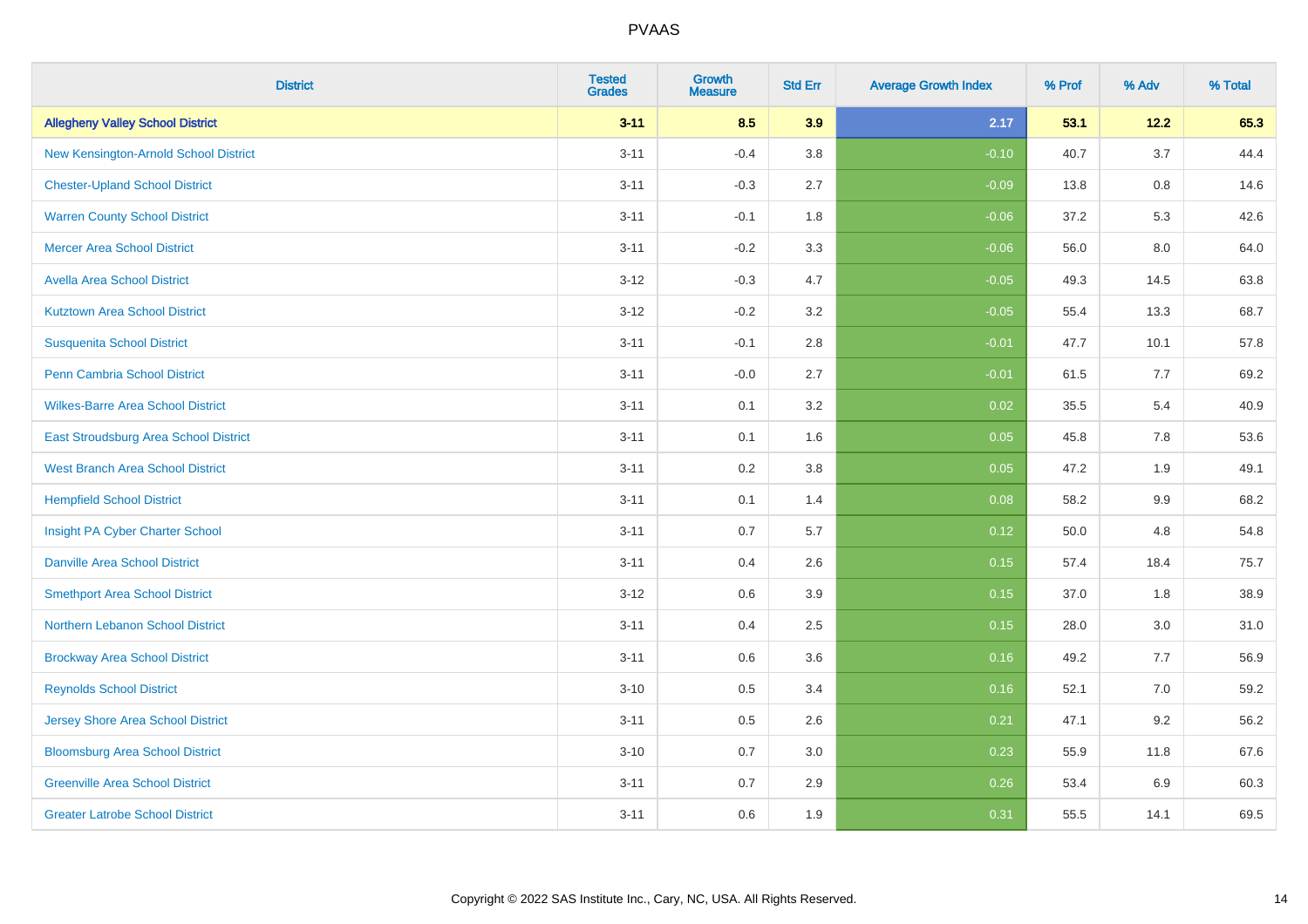| <b>District</b>                                   | <b>Tested</b><br><b>Grades</b> | Growth<br><b>Measure</b> | <b>Std Err</b> | <b>Average Growth Index</b> | % Prof | % Adv   | % Total |
|---------------------------------------------------|--------------------------------|--------------------------|----------------|-----------------------------|--------|---------|---------|
| <b>Allegheny Valley School District</b>           | $3 - 11$                       | 8.5                      | 3.9            | 2.17                        | 53.1   | 12.2    | 65.3    |
| Lehigh Valley Academy Regional Charter School     | $3 - 11$                       | 0.7                      | 2.3            | 0.32                        | 46.3   | $5.0\,$ | 51.4    |
| <b>Lower Dauphin School District</b>              | $3 - 11$                       | 0.6                      | 1.9            | 0.33                        | 49.2   | 12.6    | 61.8    |
| <b>Wyomissing Area School District</b>            | $3 - 12$                       | 0.8                      | 2.6            | 0.33                        | 55.7   | 17.6    | 73.3    |
| <b>Mastery Charter School - Thomas Campus</b>     | $3 - 10$                       | 2.1                      | 6.2            | 0.33                        | 28.6   | 0.0     | 28.6    |
| <b>Wallingford-Swarthmore School District</b>     | $3 - 10$                       | 0.9                      | 2.4            | 0.38                        | 64.4   | 22.7    | 87.1    |
| <b>Gateway School District</b>                    | $3 - 11$                       | $0.8\,$                  | 2.2            | 0.38                        | 52.1   | 13.8    | 65.9    |
| <b>Lakeland School District</b>                   | $3 - 11$                       | 1.1                      | 2.8            | 0.38                        | 48.6   | 3.7     | 52.3    |
| <b>South Eastern School District</b>              | $3 - 11$                       | 0.9                      | 2.4            | 0.39                        | 54.8   | $6.6\,$ | 61.4    |
| <b>Tussey Mountain School District</b>            | $3 - 12$                       | 1.5                      | 3.7            | 0.40                        | 38.6   | 1.8     | 40.4    |
| <b>Newport School District</b>                    | $3 - 12$                       | 1.4                      | 3.5            | 0.41                        | 51.5   | 10.3    | 61.8    |
| <b>Galeton Area School District</b>               | $3 - 11$                       | 2.2                      | 5.3            | 0.42                        | 41.3   | 4.4     | 45.6    |
| <b>Mastery Charter High School-Lenfest Campus</b> | $7 - 11$                       | 2.5                      | 5.7            | 0.43                        | 40.0   | 0.0     | 40.0    |
| <b>Union Area School District</b>                 | $3 - 11$                       | 1.9                      | 4.3            | 0.44                        | 61.5   | 0.0     | 61.5    |
| <b>Roberto Clemente Charter School</b>            | $3 - 12$                       | 2.2                      | 4.9            | 0.45                        | 27.5   | 5.0     | 32.5    |
| <b>Purchase Line School District</b>              | $3-12$                         | 1.7                      | 3.5            | 0.47                        | 43.1   | 5.4     | 48.5    |
| <b>Upper Adams School District</b>                | $3 - 11$                       | 1.3                      | 2.9            | 0.47                        | 55.2   | 8.6     | 63.8    |
| <b>Hanover Area School District</b>               | $3 - 11$                       | 2.2                      | 4.6            | 0.48                        | 42.9   | 5.7     | 48.6    |
| <b>Radnor Township School District</b>            | $3 - 12$                       | 1.0                      | 2.1            | 0.50                        | 65.0   | 23.2    | 88.2    |
| <b>Union School District</b>                      | $3 - 12$                       | 2.3                      | 4.2            | 0.54                        | 32.6   | 7.0     | 39.5    |
| <b>Schuylkill Valley School District</b>          | $3 - 11$                       | 1.4                      | 2.5            | 0.56                        | 55.1   | 10.2    | 65.3    |
| <b>Forbes Road School District</b>                | $3 - 11$                       | 2.8                      | 5.1            | 0.56                        | 41.4   | 10.3    | 51.7    |
| <b>Commodore Perry School District</b>            | $3 - 11$                       | 3.2                      | 5.5            | 0.58                        | 58.3   | 0.0     | 58.3    |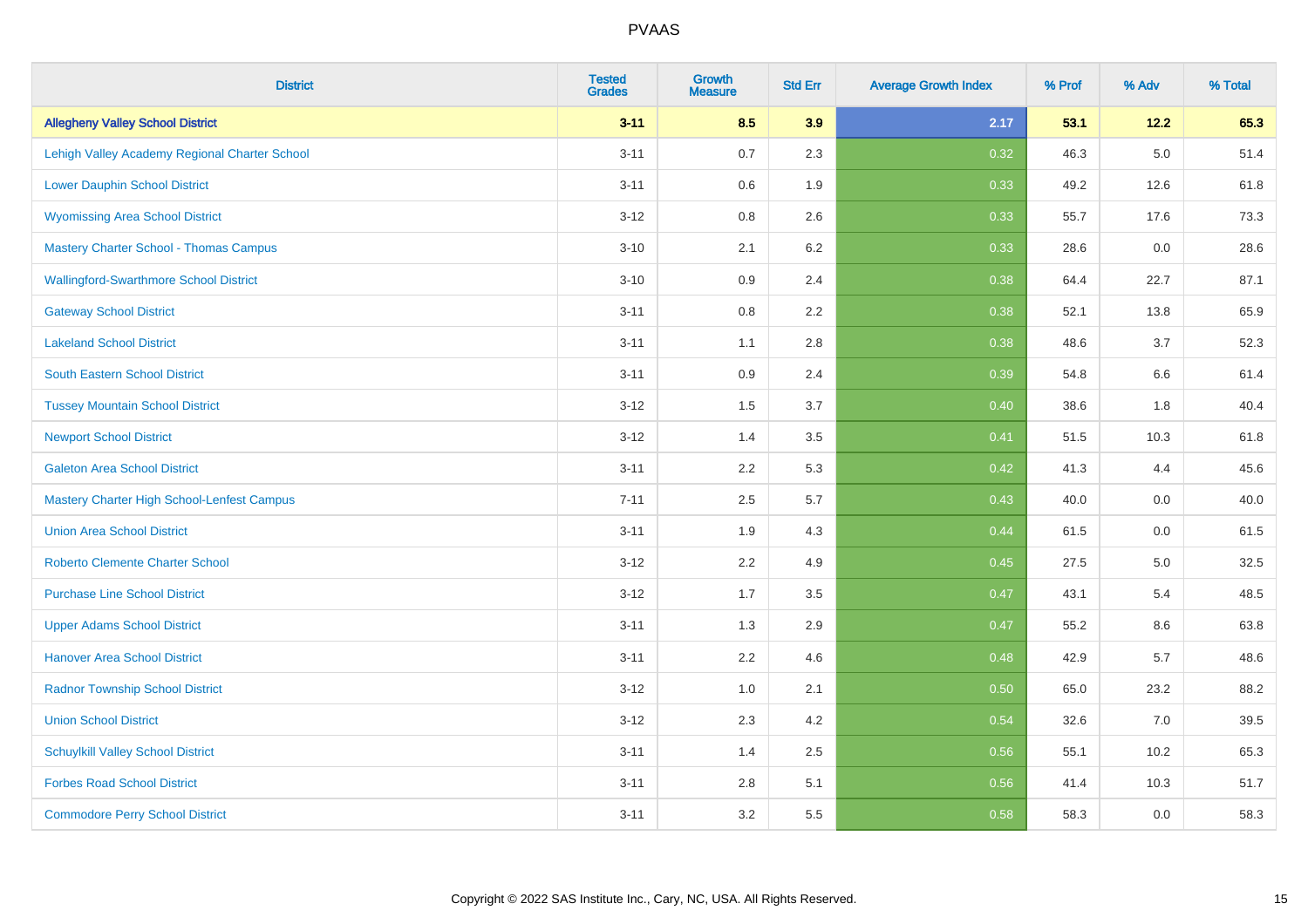| <b>District</b>                                | <b>Tested</b><br><b>Grades</b> | <b>Growth</b><br><b>Measure</b> | <b>Std Err</b> | <b>Average Growth Index</b> | % Prof | % Adv   | % Total |
|------------------------------------------------|--------------------------------|---------------------------------|----------------|-----------------------------|--------|---------|---------|
| <b>Allegheny Valley School District</b>        | $3 - 11$                       | 8.5                             | 3.9            | 2.17                        | 53.1   | 12.2    | 65.3    |
| <b>Laurel School District</b>                  | $3 - 11$                       | 1.8                             | 3.1            | 0.59                        | 70.1   | 2.3     | 72.4    |
| <b>United School District</b>                  | $3 - 11$                       | 2.1                             | 3.4            | 0.63                        | 60.3   | 6.6     | 66.9    |
| <b>Athens Area School District</b>             | $3 - 11$                       | 1.6                             | 2.5            | 0.64                        | 46.9   | 7.6     | 54.5    |
| <b>Harmony Area School District</b>            | $3 - 10$                       | 4.5                             | 6.3            | 0.72                        | 33.3   | 13.3    | 46.7    |
| <b>Southeastern Greene School District</b>     | $3 - 10$                       | 3.3                             | 4.6            | 0.72                        | 57.6   | 6.1     | 63.6    |
| Urban Pathways 6-12 Charter School             | $6 - 11$                       | 4.8                             | 6.4            | 0.75                        | 28.6   | $0.0\,$ | 28.6    |
| <b>Camp Hill School District</b>               | $3 - 12$                       | 2.3                             | 3.0            | 0.78                        | 53.6   | 17.5    | 71.1    |
| <b>Marple Newtown School District</b>          | $3 - 11$                       | 2.0                             | 2.4            | 0.81                        | 57.6   | 12.8    | 70.4    |
| <b>Mcguffey School District</b>                | $3 - 11$                       | 2.1                             | 2.6            | 0.81                        | 57.7   | 3.1     | 60.8    |
| North Clarion County School District           | $3 - 12$                       | 3.7                             | 4.3            | 0.85                        | 67.5   | 15.0    | 82.5    |
| West Jefferson Hills School District           | $3 - 11$                       | 1.8                             | 2.1            | 0.88                        | 55.7   | 20.8    | 76.4    |
| South Fayette Township School District         | $3 - 11$                       | 1.7                             | 2.0            | 0.88                        | 61.0   | 26.5    | 87.6    |
| <b>Bedford Area School District</b>            | $3 - 11$                       | 2.5                             | 2.6            | 0.93                        | 48.5   | 10.0    | 58.5    |
| Northwestern Lehigh School District            | $3 - 11$                       | 2.2                             | 2.3            | 0.93                        | 53.3   | 9.7     | 63.0    |
| <b>Keystone School District</b>                | $3 - 11$                       | 3.1                             | 3.3            | 0.94                        | 50.6   | 6.5     | 57.1    |
| <b>Baldwin-Whitehall School District</b>       | $3 - 11$                       | 1.8                             | 1.9            | 0.94                        | 58.6   | 8.6     | 67.1    |
| <b>Clairton City School District</b>           | $3 - 11$                       | 3.5                             | 3.7            | 0.95                        | 13.4   | 0.0     | 13.4    |
| <b>Lower Moreland Township School District</b> | $3 - 11$                       | 2.0                             | 2.2            | 0.95                        | 62.8   | 17.0    | 79.8    |
| <b>Berlin Brothersvalley School District</b>   | $3 - 11$                       | 4.0                             | 4.2            | 0.96                        | 48.8   | 14.0    | 62.8    |
| <b>Hopewell Area School District</b>           | $3 - 11$                       | 2.6                             | 2.7            | 0.97                        | 58.4   | 4.0     | 62.4    |
| <b>Bensalem Township School District</b>       | $3 - 11$                       | 1.6                             | 1.6            | 0.98                        | 38.8   | 8.3     | 47.1    |
| Lehigh Career & Technical Institute            | $10 - 12$                      | 5.6                             | 5.6            | 0.99                        | 78.3   | 0.0     | 78.3    |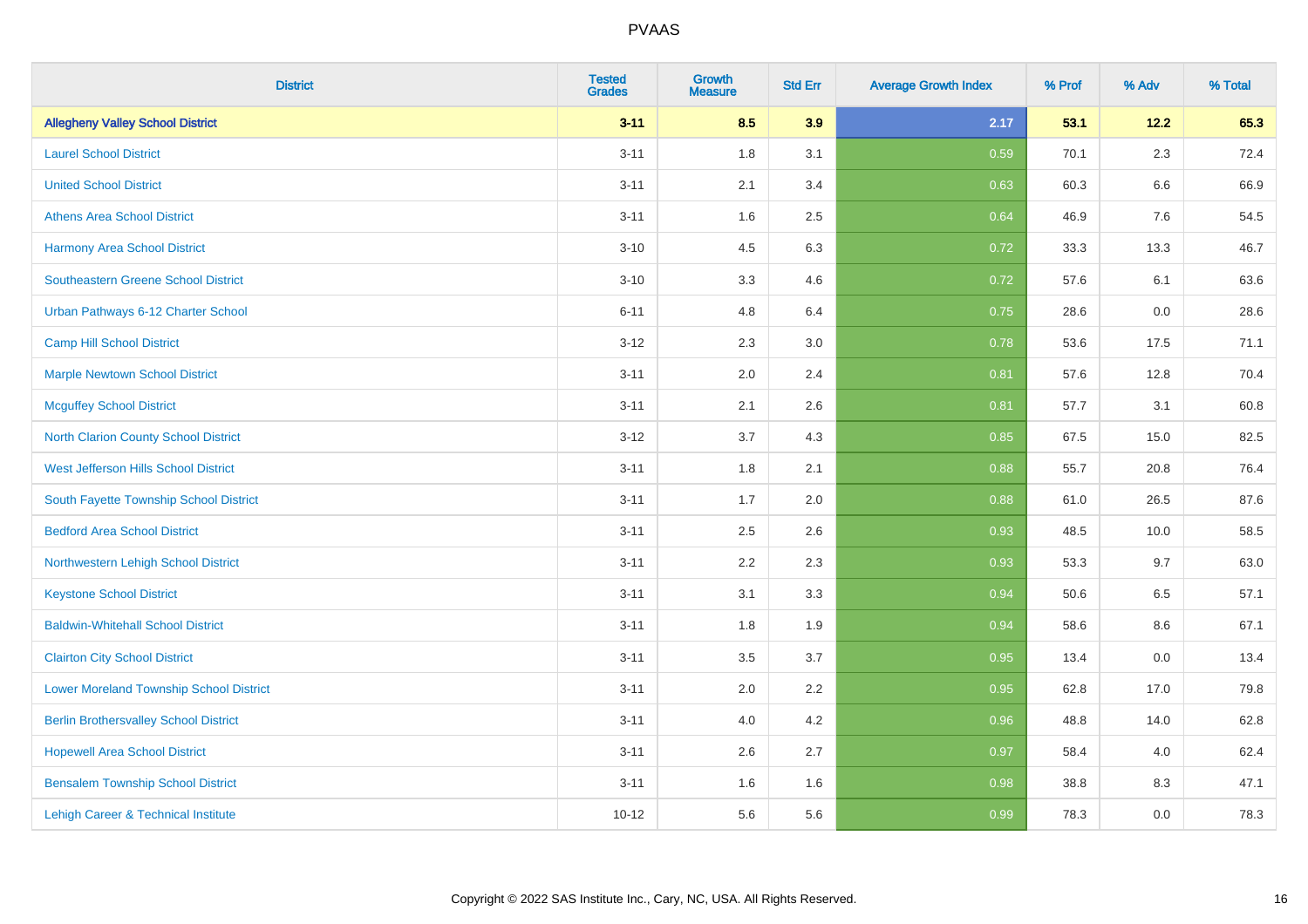| <b>District</b>                               | <b>Tested</b><br><b>Grades</b> | <b>Growth</b><br><b>Measure</b> | <b>Std Err</b> | <b>Average Growth Index</b> | % Prof | % Adv   | % Total |
|-----------------------------------------------|--------------------------------|---------------------------------|----------------|-----------------------------|--------|---------|---------|
| <b>Allegheny Valley School District</b>       | $3 - 11$                       | 8.5                             | 3.9            | 2.17                        | 53.1   | 12.2    | 65.3    |
| Mastery Charter School - Pickett Campus       | $6 - 10$                       | 5.6                             | 5.7            | 1.00                        | 27.8   | 0.0     | 27.8    |
| <b>Tunkhannock Area School District</b>       | $3 - 11$                       | 2.3                             | 2.2            | 1.01                        | 44.9   | 9.6     | 54.6    |
| <b>Manheim Central School District</b>        | $3 - 11$                       | 2.1                             | 2.1            | 1.01                        | 53.2   | 11.6    | 64.8    |
| <b>Franklin Regional School District</b>      | $3 - 11$                       | 2.0                             | 1.9            | $1.02$                      | 66.7   | 15.5    | 82.1    |
| <b>Williamsport Area School District</b>      | $3 - 11$                       | 1.9                             | 1.8            | 1.04                        | 44.1   | 12.8    | 56.9    |
| <b>General Mclane School District</b>         | $3 - 11$                       | 3.1                             | 2.9            | 1.07                        | 62.3   | 4.9     | 67.2    |
| Meyersdale Area School District               | $3 - 11$                       | 4.2                             | 4.0            | 1.07                        | 43.1   | 6.9     | 50.0    |
| Leechburg Area School District                | $3 - 11$                       | 4.4                             | 4.0            | 1.09                        | 47.8   | 19.6    | 67.4    |
| Morrisville Borough School District           | $3 - 11$                       | 4.8                             | 4.3            | $1.10$                      | 30.2   | 2.3     | 32.6    |
| <b>Tidioute Community Charter School</b>      | $3 - 11$                       | 5.7                             | 5.1            | 1.11                        | 34.4   | 21.9    | 56.2    |
| <b>Esperanza Cyber Charter School</b>         | $3 - 11$                       | 7.1                             | 6.1            | 1.16                        | 9.1    | $0.0\,$ | 9.1     |
| <b>Central Cambria School District</b>        | $3 - 11$                       | 3.0                             | 2.5            | 1.17                        | 56.2   | 9.7     | 66.0    |
| <b>Shanksville-Stonycreek School District</b> | $3 - 10$                       | 7.0                             | 5.9            | 1.20                        | 64.7   | 17.6    | 82.4    |
| <b>Port Allegany School District</b>          | $3 - 11$                       | 4.4                             | 3.6            | 1.21                        | 28.1   | 9.4     | 37.5    |
| <b>Halifax Area School District</b>           | $3 - 11$                       | 4.7                             | 3.9            | 1.22                        | 61.5   | 9.6     | 71.2    |
| <b>Woodland Hills School District</b>         | $3-12$                         | 3.2                             | 2.6            | 1.22                        | 31.4   | 3.6     | 35.0    |
| <b>Line Mountain School District</b>          | $3 - 11$                       | 4.1                             | 3.2            | 1.27                        | 52.9   | 9.2     | 62.1    |
| <b>Donegal School District</b>                | $3 - 12$                       | 3.1                             | 2.4            | 1.29                        | 60.6   | 9.1     | 69.7    |
| <b>Fairview School District</b>               | $3 - 11$                       | 3.4                             | 2.6            | 1.32                        | 57.2   | 17.6    | 74.8    |
| <b>Spring Cove School District</b>            | $3 - 11$                       | 3.4                             | 2.5            | 1.33                        | 47.8   | 12.7    | 60.4    |
| <b>Ligonier Valley School District</b>        | $3 - 11$                       | 4.2                             | 3.1            | 1.34                        | 59.1   | 10.3    | 69.5    |
| Mastery Charter School - Shoemaker Campus     | $7 - 10$                       | 4.1                             | 3.0            | 1.34                        | 20.9   | 3.3     | 24.2    |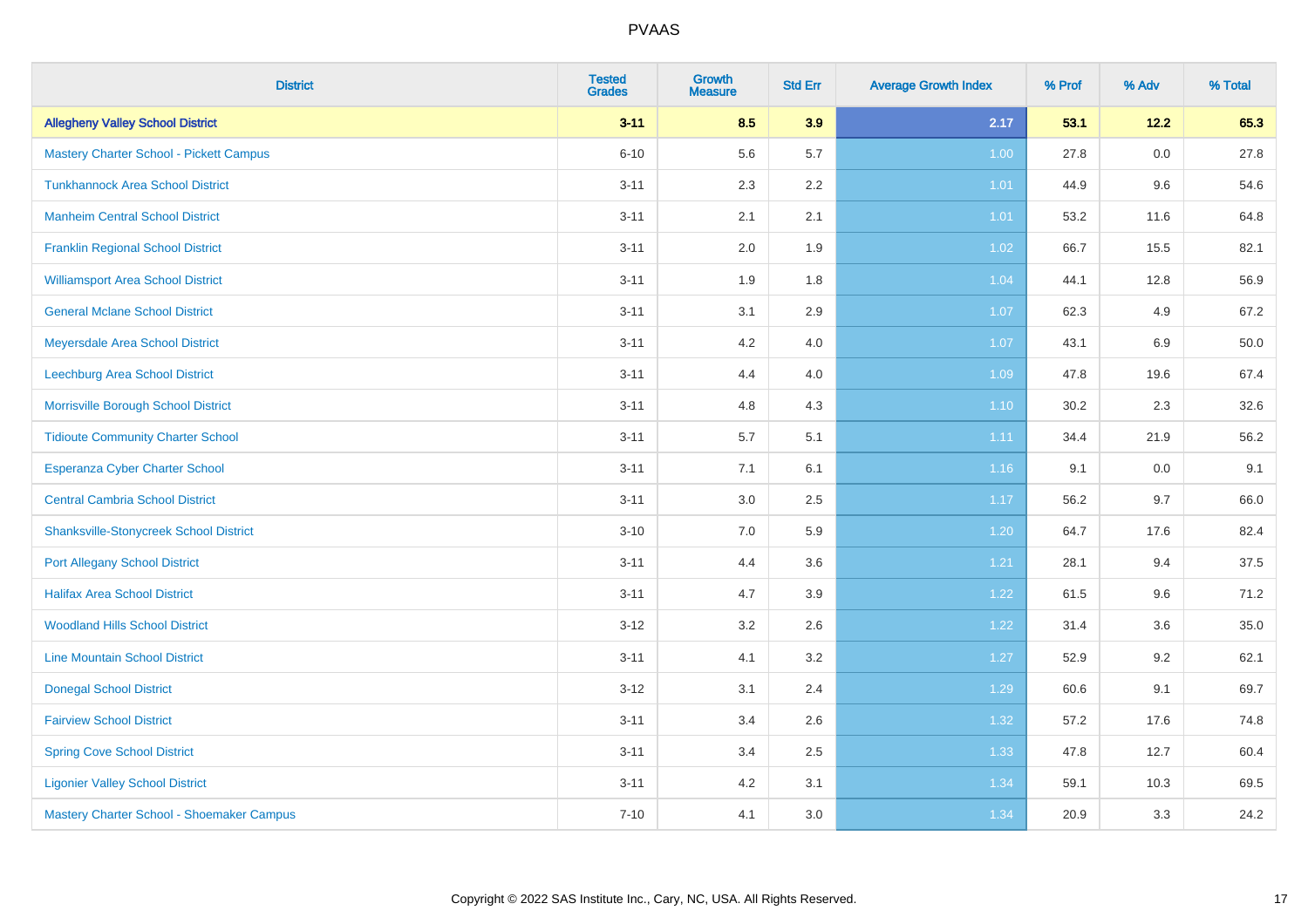| <b>District</b>                                    | <b>Tested</b><br><b>Grades</b> | <b>Growth</b><br><b>Measure</b> | <b>Std Err</b> | <b>Average Growth Index</b> | % Prof | % Adv | % Total |
|----------------------------------------------------|--------------------------------|---------------------------------|----------------|-----------------------------|--------|-------|---------|
| <b>Allegheny Valley School District</b>            | $3 - 11$                       | 8.5                             | 3.9            | 2.17                        | 53.1   | 12.2  | 65.3    |
| <b>Pottsgrove School District</b>                  | $3 - 11$                       | $2.8\,$                         | 2.0            | 1.35                        | 44.0   | 10.0  | 53.9    |
| <b>MaST Community Charter School II</b>            | $3 - 10$                       | 4.4                             | 3.2            | 1.37                        | 28.4   | 3.4   | 31.8    |
| <b>West York Area School District</b>              | $3 - 12$                       | 3.2                             | 2.3            | 1.38                        | 53.8   | 4.4   | 58.2    |
| Capital Area School for the Arts Charter School    | $9 - 11$                       | 5.8                             | 4.1            | 1.39                        | 59.3   | 18.6  | 78.0    |
| <b>KIPP Dubois Charter School</b>                  | $9 - 10$                       | 4.7                             | 3.3            | 1.40                        | 31.0   | 1.4   | 32.4    |
| <b>Lincoln Park Performing Arts Charter School</b> | $7 - 11$                       | 3.6                             | 2.5            | 1.42                        | 59.6   | 14.7  | 74.3    |
| <b>Methacton School District</b>                   | $3 - 11$                       | 2.5                             | 1.7            | 1.43                        | 62.5   | 16.4  | 79.0    |
| <b>Towanda Area School District</b>                | $3 - 11$                       | 4.0                             | 2.8            | 1.44                        | 39.4   | 6.6   | 46.0    |
| <b>Punxsutawney Area School District</b>           | $3 - 11$                       | 4.2                             | 2.9            | $1.45$                      | 55.0   | 5.5   | 60.6    |
| <b>Everett Area School District</b>                | $3 - 11$                       | 5.0                             | 3.4            | 1.47                        | 60.5   | 1.3   | 61.8    |
| <b>New Brighton Area School District</b>           | $3 - 11$                       | 4.6                             | 3.1            | $1.47$                      | 60.9   | 5.8   | 66.7    |
| <b>Loyalsock Township School District</b>          | $3 - 12$                       | 4.2                             | 2.8            | 1.47                        | 54.3   | 2.1   | 56.4    |
| <b>Burrell School District</b>                     | $3 - 11$                       | 4.5                             | 3.1            | 1.48                        | 58.5   | 13.8  | 72.3    |
| <b>Warrior Run School District</b>                 | $3 - 11$                       | 4.6                             | 3.0            | 1.51                        | 40.9   | 8.1   | 49.0    |
| <b>Armstrong School District</b>                   | $3 - 11$                       | 2.6                             | 1.7            | 1.53                        | 51.5   | 6.1   | 57.6    |
| <b>South Butler County School District</b>         | $3 - 10$                       | 3.9                             | 2.5            | 1.54                        | 53.1   | 16.6  | 69.7    |
| <b>Pleasant Valley School District</b>             | $3 - 11$                       | 3.1                             | 2.0            | 1.57                        | 57.2   | 5.5   | 62.8    |
| <b>Hermitage School District</b>                   | $3 - 12$                       | $3.8\,$                         | 2.4            | 1.60                        | 57.5   | 9.3   | 66.8    |
| Esperanza Academy Charter School                   | $4 - 11$                       | 4.0                             | 2.5            | 1.61                        | 32.4   | 0.7   | 33.1    |
| <b>Millersburg Area School District</b>            | $3 - 11$                       | 6.2                             | 3.8            | 1.63                        | 51.8   | 7.4   | 59.3    |
| <b>Conrad Weiser Area School District</b>          | $3 - 11$                       | 3.6                             | 2.2            | 1.63                        | 52.1   | 2.1   | 54.2    |
| Allegheny-Clarion Valley School District           | $3 - 10$                       | 7.8                             | 4.7            | 1.65                        | 53.3   | 3.3   | 56.7    |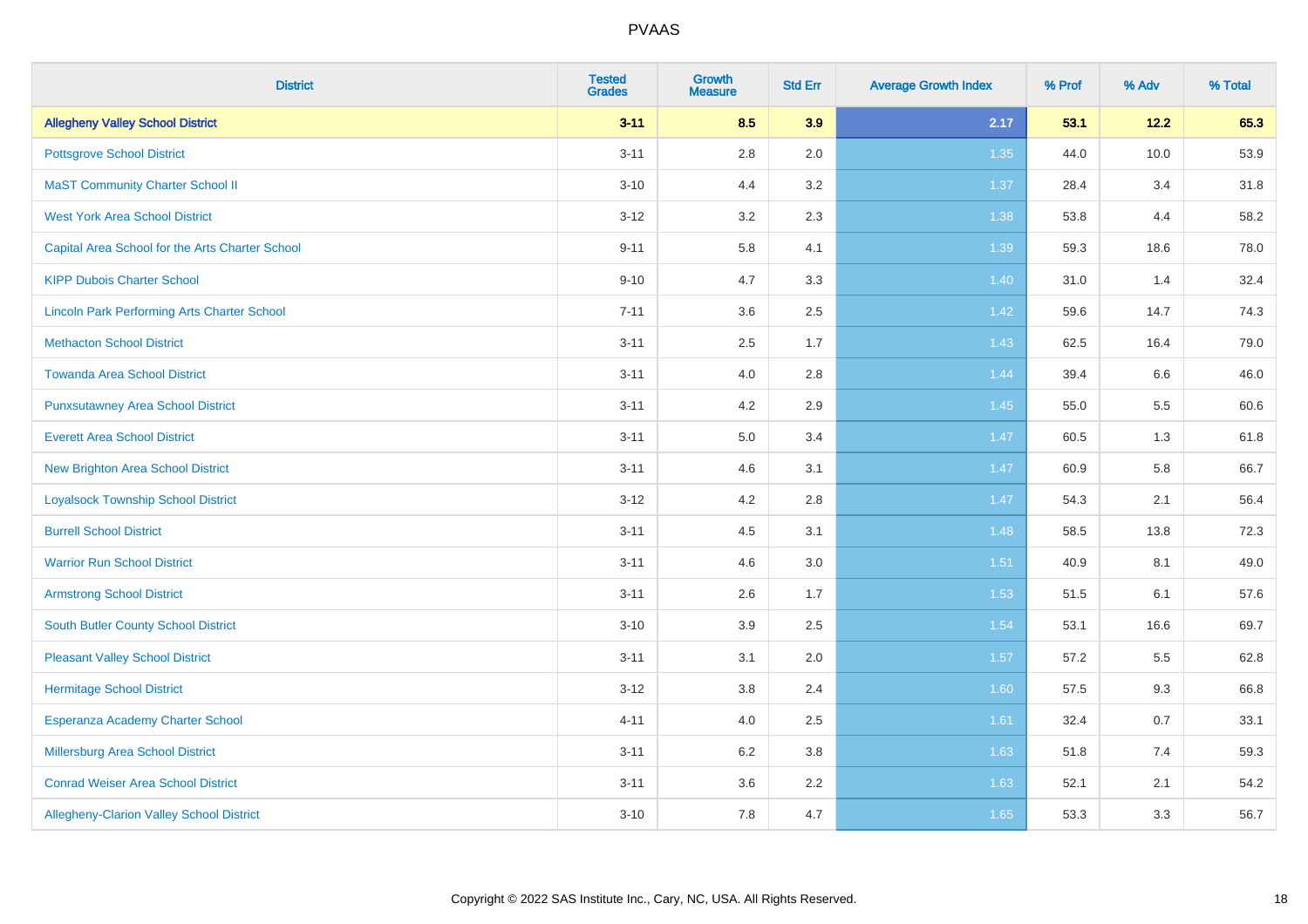| <b>District</b>                             | <b>Tested</b><br><b>Grades</b> | <b>Growth</b><br><b>Measure</b> | <b>Std Err</b> | <b>Average Growth Index</b> | % Prof | % Adv | % Total |
|---------------------------------------------|--------------------------------|---------------------------------|----------------|-----------------------------|--------|-------|---------|
| <b>Allegheny Valley School District</b>     | $3 - 11$                       | 8.5                             | 3.9            | 2.17                        | 53.1   | 12.2  | 65.3    |
| <b>Central Bucks School District</b>        | $3 - 11$                       | 1.6                             | 0.9            | 1.66                        | 63.0   | 16.8  | 79.8    |
| <b>Oswayo Valley School District</b>        | $3 - 12$                       | 8.5                             | 5.0            | 1.68                        | 50.0   | 16.7  | 66.7    |
| <b>Reach Cyber Charter School</b>           | $3 - 11$                       | 8.1                             | 4.7            | 1.72                        | 42.4   | 4.6   | 47.0    |
| <b>Northgate School District</b>            | $3 - 11$                       | 6.3                             | 3.6            | 1.73                        | 53.3   | 16.7  | 70.0    |
| <b>Bentworth School District</b>            | $3 - 11$                       | 5.7                             | 3.2            | 1.75                        | 44.2   | 19.5  | 63.6    |
| <b>Salisbury Township School District</b>   | $3 - 11$                       | 6.3                             | 3.6            | 1.77                        | 46.2   | 6.6   | 52.8    |
| <b>York Academy Regional Charter School</b> | $3 - 11$                       | 9.0                             | 5.0            | 1.79                        | 55.2   | 0.0   | 55.2    |
| <b>Sto-Rox School District</b>              | $3 - 10$                       | 6.6                             | 3.7            | 1.80                        | 13.4   | 0.0   | 13.4    |
| <b>Laurel Highlands School District</b>     | $3 - 11$                       | 4.3                             | 2.4            | 1.81                        | 44.9   | 9.6   | 54.5    |
| <b>Hanover Public School District</b>       | $3 - 11$                       | 5.2                             | 2.8            | 1.83                        | 52.2   | 14.4  | 66.7    |
| <b>Blacklick Valley School District</b>     | $3 - 11$                       | 8.0                             | 4.3            | 1.85                        | 34.1   | 0.0   | 34.1    |
| <b>Monessen City School District</b>        | $3 - 10$                       | 8.3                             | 4.5            | 1.85                        | 42.9   | 2.9   | 45.7    |
| <b>Uniontown Area School District</b>       | $3 - 11$                       | 6.0                             | 3.2            | 1.87                        | 62.4   | 5.9   | 68.2    |
| <b>Sharon City School District</b>          | $3 - 11$                       | 4.9                             | 2.6            | 1.87                        | 48.2   | 5.3   | 53.4    |
| <b>Steel Valley School District</b>         | $3 - 11$                       | 6.5                             | 3.4            | 1.89                        | 50.7   | 5.6   | 56.3    |
| <b>Western Wayne School District</b>        | $3 - 11$                       | 5.6                             | 2.9            | 1.93                        | 41.3   | 17.4  | 58.7    |
| <b>Pottsville Area School District</b>      | $3 - 12$                       | 4.4                             | 2.3            | 1.94                        | 44.8   | 5.4   | 50.2    |
| <b>Beaver Area School District</b>          | $3 - 10$                       | 4.7                             | 2.4            | 1.94                        | 57.4   | 16.8  | 74.2    |
| <b>West Allegheny School District</b>       | $3 - 12$                       | 4.0                             | 2.1            | 1.96                        | 63.1   | 15.7  | 78.8    |
| <b>Central Valley School District</b>       | $3 - 10$                       | 4.8                             | 2.4            | 1.98                        | 56.9   | 9.0   | 65.9    |
| Altoona Area School District                | $3 - 12$                       | 3.3                             | 1.6            | 1.99                        | 47.7   | 8.2   | 55.9    |
| <b>Blackhawk School District</b>            | $3 - 11$                       | 4.7                             | 2.3            | 2.01                        | 55.8   | 8.8   | 64.6    |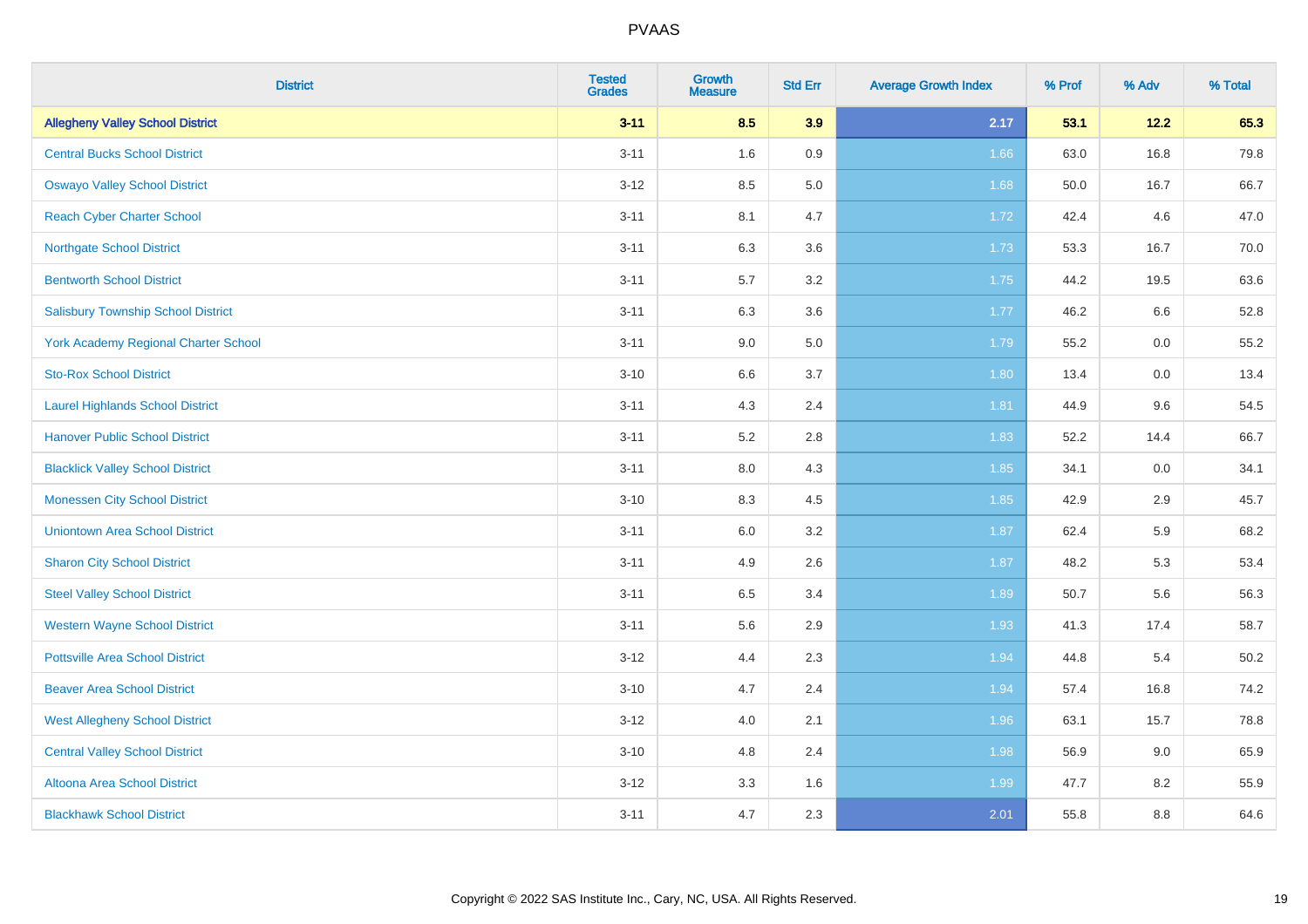| <b>District</b>                                        | <b>Tested</b><br><b>Grades</b> | <b>Growth</b><br><b>Measure</b> | <b>Std Err</b> | <b>Average Growth Index</b> | % Prof | % Adv  | % Total |
|--------------------------------------------------------|--------------------------------|---------------------------------|----------------|-----------------------------|--------|--------|---------|
| <b>Allegheny Valley School District</b>                | $3 - 11$                       | 8.5                             | 3.9            | 2.17                        | 53.1   | $12.2$ | 65.3    |
| <b>Chester Charter Scholars Academy Charter School</b> | $3 - 12$                       | 8.4                             | 4.1            | 2.03                        | 23.4   | 0.0    | 23.4    |
| Dr Robert Ketterer Charter School Inc                  | $6 - 12$                       | 10.1                            | 5.0            | 2.04                        | 14.9   | 0.4    | 15.3    |
| <b>Millcreek Township School District</b>              | $3 - 11$                       | 3.1                             | 1.5            | 2.06                        | 55.6   | 14.2   | 69.7    |
| <b>Coudersport Area School District</b>                | $3 - 11$                       | 7.7                             | 3.7            | 2.06                        | 55.7   | 8.2    | 63.9    |
| <b>Keystone Oaks School District</b>                   | $3 - 11$                       | 5.5                             | 2.6            | 2.07                        | 53.2   | 12.1   | 65.4    |
| South Western School District                          | $3 - 12$                       | 3.9                             | 1.9            | 2.08                        | 60.2   | 8.1    | 68.3    |
| <b>Grove City Area School District</b>                 | $3 - 12$                       | 5.1                             | 2.4            | 2.09                        | 36.4   | 16.5   | 52.8    |
| <b>Eastern Lancaster County School District</b>        | $3 - 12$                       | 4.5                             | 2.2            | 2.09                        | 46.3   | 11.4   | 57.6    |
| <b>Muhlenberg School District</b>                      | $3 - 10$                       | 4.0                             | 1.9            | 2.10                        | 34.2   | 2.6    | 36.8    |
| Community Academy Of Philadelphia Charter School       | $3 - 11$                       | 5.8                             | 2.7            | 2.12                        | 26.7   | 0.9    | 27.6    |
| Pennsylvania Leadership Charter School                 | $3 - 11$                       | 4.6                             | 2.2            | 2.13                        | 55.4   | 11.2   | 66.7    |
| <b>Allegheny Valley School District</b>                | $3 - 11$                       | 8.5                             | 3.9            | 2.17                        | 53.1   | 12.2   | 65.3    |
| <b>Carlynton School District</b>                       | $3 - 11$                       | 7.3                             | 3.3            | 2.22                        | 41.0   | 10.5   | 51.6    |
| Pennsylvania Distance Learning Charter School          | $3 - 12$                       | 9.3                             | 4.2            | 2.22                        | 42.2   | 3.1    | 45.3    |
| Lincoln Leadership Academy Charter School              | $3 - 12$                       | 14.2                            | 6.4            | 2.22                        | 23.5   | 0.0    | 23.5    |
| <b>Carbondale Area School District</b>                 | $3 - 10$                       | 7.4                             | 3.3            | 2.25                        | 56.6   | 2.6    | 59.2    |
| <b>Agora Cyber Charter School</b>                      | $3 - 11$                       | 5.8                             | 2.6            | 2.28                        | 42.8   | 6.6    | 49.4    |
| <b>Wilson Area School District</b>                     | $3 - 11$                       | 6.0                             | 2.6            | 2.30                        | 48.7   | 8.5    | 57.2    |
| <b>Brookville Area School District</b>                 | $3 - 11$                       | 6.9                             | 3.0            | 2.30                        | 55.2   | 15.6   | 70.8    |
| <b>Richland School District</b>                        | $3 - 11$                       | 6.7                             | 2.9            | 2.33                        | 62.2   | 19.2   | 81.4    |
| <b>Collegium Charter School</b>                        | $3 - 10$                       | 5.9                             | 2.5            | 2.33                        | 38.1   | 7.9    | 46.0    |
| <b>Governor Mifflin School District</b>                | $3 - 11$                       | 4.1                             | 1.8            | 2.33                        | 42.5   | 7.2    | 49.7    |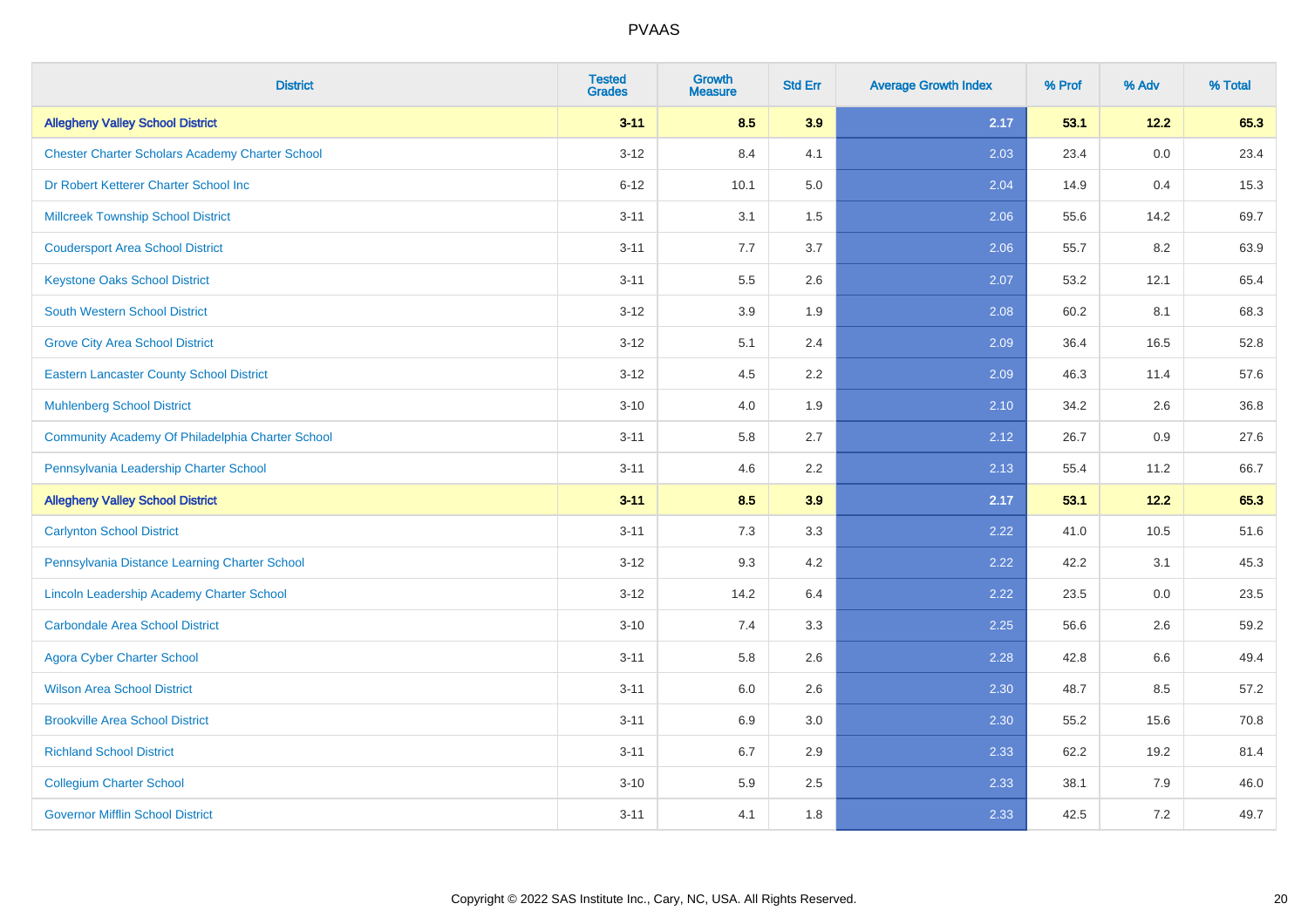| <b>District</b>                             | <b>Tested</b><br><b>Grades</b> | <b>Growth</b><br><b>Measure</b> | <b>Std Err</b> | <b>Average Growth Index</b> | % Prof | % Adv  | % Total |
|---------------------------------------------|--------------------------------|---------------------------------|----------------|-----------------------------|--------|--------|---------|
| <b>Allegheny Valley School District</b>     | $3 - 11$                       | 8.5                             | 3.9            | 2.17                        | 53.1   | $12.2$ | 65.3    |
| <b>Franklin Area School District</b>        | $3 - 11$                       | 6.6                             | 2.8            | 2.34                        | 48.2   | 4.5    | 52.7    |
| <b>Hampton Township School District</b>     | $3 - 11$                       | 5.1                             | 2.2            | 2.35                        | 54.0   | 28.2   | 82.2    |
| <b>New Foundations Charter School</b>       | $3 - 11$                       | 5.4                             | 2.2            | 2.41                        | 47.2   | 2.5    | 49.8    |
| People For People Charter School            | $3 - 12$                       | 13.3                            | 5.5            | 2.43                        | 13.5   | 0.0    | 13.5    |
| <b>Wattsburg Area School District</b>       | $3 - 11$                       | 6.5                             | 2.7            | 2.43                        | 42.7   | 7.6    | 50.3    |
| <b>Belle Vernon Area School District</b>    | $3 - 11$                       | 6.5                             | 2.6            | 2.44                        | 55.6   | 11.1   | 66.7    |
| <b>Belmont Charter School</b>               | $3 - 10$                       | 16.0                            | 6.5            | 2.45                        | 64.3   | 0.0    | 64.3    |
| <b>Bethlehem-Center School District</b>     | $3 - 10$                       | 8.1                             | 3.3            | 2.46                        | 35.1   | 1.4    | 36.5    |
| <b>Wilmington Area School District</b>      | $3 - 11$                       | 7.5                             | 3.0            | 2.48                        | 55.1   | 5.1    | 60.2    |
| <b>Shenandoah Valley School District</b>    | $3 - 11$                       | 9.7                             | 3.9            | 2.49                        | 28.3   | 5.0    | 33.3    |
| 21st Century Cyber Charter School           | $6 - 12$                       | 5.7                             | 2.3            | 2.50                        | 56.7   | 8.3    | 65.0    |
| Northampton Area School District            | $3 - 11$                       | 4.0                             | 1.6            | 2.51                        | 52.3   | 10.8   | 63.1    |
| <b>Clarion Area School District</b>         | $3 - 11$                       | 10.3                            | 4.1            | 2.51                        | 45.4   | 14.6   | 60.0    |
| Renaissance Academy Charter School          | $3 - 11$                       | 8.3                             | 3.3            | 2.54                        | 45.6   | 22.8   | 68.4    |
| New Hope-Solebury School District           | $3 - 11$                       | $7.5\,$                         | 2.9            | 2.57                        | 68.2   | 22.7   | 90.9    |
| <b>Penncrest School District</b>            | $3 - 11$                       | 5.7                             | 2.2            | 2.57                        | 47.2   | 7.1    | 54.3    |
| <b>Kennett Consolidated School District</b> | $3 - 11$                       | 4.8                             | 1.8            | 2.61                        | 52.5   | 10.7   | 63.2    |
| <b>Wyalusing Area School District</b>       | $3 - 12$                       | $8.8\,$                         | 3.3            | 2.68                        | 54.6   | 11.7   | 66.2    |
| <b>Spring Grove Area School District</b>    | $3 - 11$                       | 5.6                             | 2.1            | 2.68                        | 55.1   | 15.0   | 70.1    |
| <b>Multicultural Academy Charter School</b> | $9 - 11$                       | 9.5                             | 3.5            | 2.69                        | 22.0   | 0.0    | 22.0    |
| <b>Homer-Center School District</b>         | $3 - 11$                       | 9.7                             | 3.6            | 2.70                        | 45.1   | 17.2   | 62.3    |
| <b>Mars Area School District</b>            | $3 - 10$                       | 5.7                             | 2.1            | 2.75                        | 57.9   | 18.2   | 76.1    |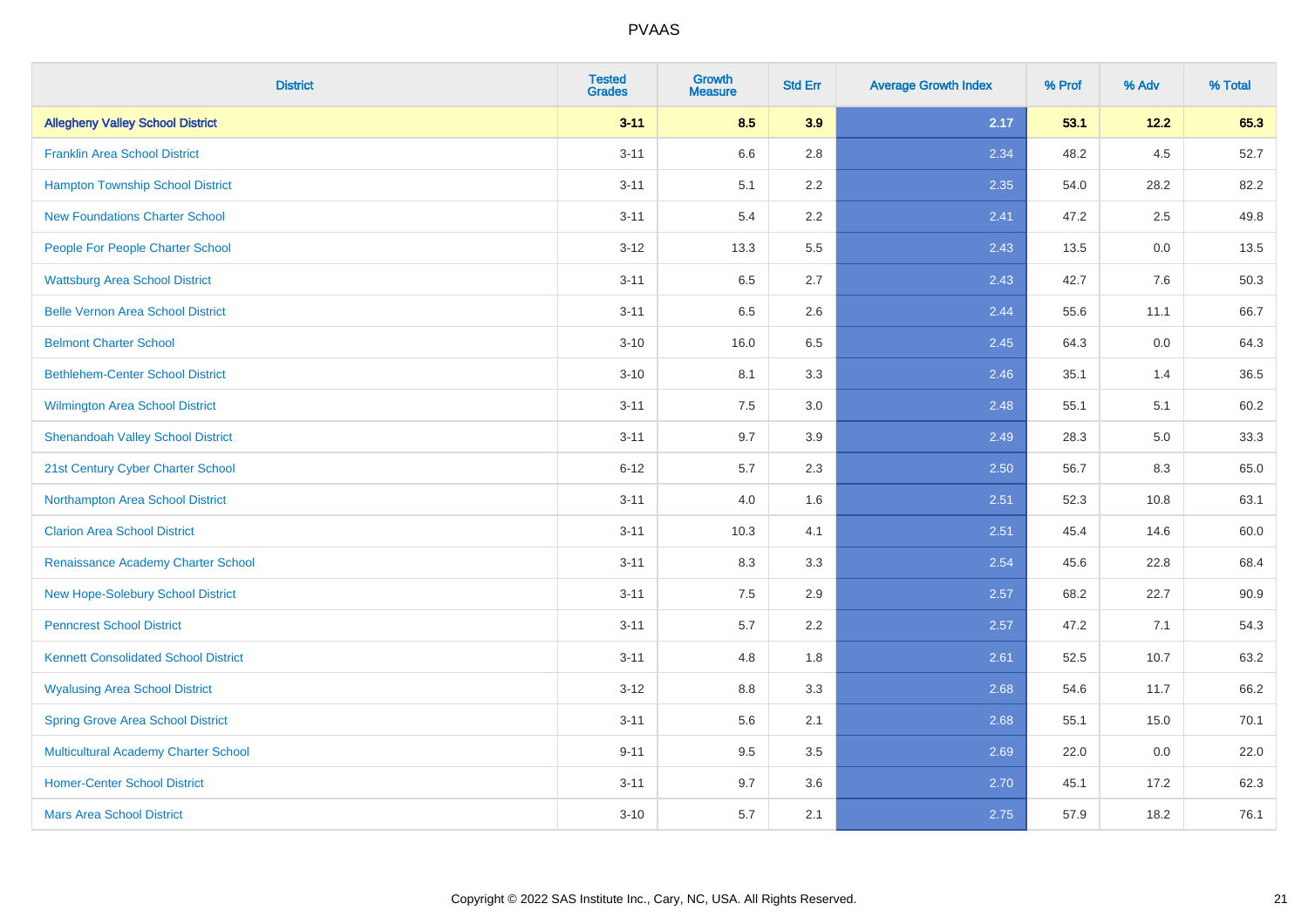| <b>District</b>                                | <b>Tested</b><br><b>Grades</b> | <b>Growth</b><br><b>Measure</b> | <b>Std Err</b> | <b>Average Growth Index</b> | % Prof | % Adv   | % Total |
|------------------------------------------------|--------------------------------|---------------------------------|----------------|-----------------------------|--------|---------|---------|
| <b>Allegheny Valley School District</b>        | $3 - 11$                       | 8.5                             | 3.9            | 2.17                        | 53.1   | 12.2    | 65.3    |
| <b>Warwick School District</b>                 | $3 - 11$                       | 5.2                             | 1.9            | 2.76                        | 46.4   | 17.0    | 63.3    |
| <b>Peters Township School District</b>         | $3 - 11$                       | 5.0                             | 1.8            | 2.76                        | 59.8   | 26.1    | 85.9    |
| Lehigh Valley Charter High School For The Arts | $9 - 10$                       | $7.3$                           | 2.6            | 2.82                        | 62.3   | 18.2    | 80.5    |
| <b>Jenkintown School District</b>              | $3 - 11$                       | 12.5                            | 4.4            | 2.84                        | 54.6   | 29.6    | 84.1    |
| <b>Hempfield Area School District</b>          | $3 - 12$                       | 4.6                             | 1.6            | 2.86                        | 53.5   | 20.1    | 73.6    |
| Daniel Boone Area School District              | $3 - 12$                       | 5.7                             | 2.0            | 2.88                        | 51.0   | 11.5    | 62.6    |
| <b>Stroudsburg Area School District</b>        | $3 - 11$                       | $5.5\,$                         | 1.9            | 2.88                        | 48.1   | 4.2     | 52.3    |
| <b>Hollidaysburg Area School District</b>      | $3 - 11$                       | 6.0                             | 2.1            | 2.88                        | 57.1   | 12.3    | 69.4    |
| <b>Dover Area School District</b>              | $3 - 12$                       | 6.0                             | 2.1            | 2.94                        | 52.2   | 6.0     | 58.2    |
| Palmyra Area School District                   | $3 - 11$                       | 5.6                             | 1.9            | 2.96                        | 56.4   | 15.6    | 72.0    |
| <b>Montgomery Area School District</b>         | $3 - 11$                       | 10.7                            | 3.6            | 2.96                        | 48.7   | 12.4    | 61.1    |
| <b>Neshaminy School District</b>               | $3 - 11$                       | $4.0\,$                         | 1.3            | 3.02                        | 58.7   | $9.5\,$ | 68.2    |
| <b>Northeastern York School District</b>       | $3 - 11$                       | 5.9                             | 2.0            | 3.03                        | 51.1   | 16.6    | 67.6    |
| Saint Marys Area School District               | $3 - 11$                       | 7.8                             | 2.6            | 3.04                        | 57.0   | 8.2     | 65.2    |
| <b>Northern Cambria School District</b>        | $3 - 11$                       | 10.0                            | 3.3            | 3.04                        | 47.4   | 5.1     | 52.6    |
| <b>Cranberry Area School District</b>          | $3 - 12$                       | 9.2                             | 3.0            | 3.04                        | 47.5   | 10.2    | 57.6    |
| <b>Connellsville Area School District</b>      | $3 - 11$                       | 6.1                             | 2.0            | 3.05                        | 45.4   | 7.8     | 53.2    |
| <b>Ephrata Area School District</b>            | $3 - 11$                       | 5.6                             | 1.8            | 3.12                        | 54.7   | 9.5     | 64.2    |
| <b>Avon Grove Charter School</b>               | $3 - 11$                       | 9.0                             | 2.9            | 3.13                        | 58.8   | 16.7    | 75.5    |
| <b>Bethel Park School District</b>             | $3 - 11$                       | 5.6                             | 1.8            | 3.18                        | 65.3   | 18.6    | 83.9    |
| Jamestown Area School District                 | $3 - 11$                       | 13.5                            | 4.2            | 3.19                        | 64.4   | 13.3    | 77.8    |
| <b>Sayre Area School District</b>              | $3 - 11$                       | 11.2                            | 3.5            | 3.20                        | 52.2   | 7.5     | 59.7    |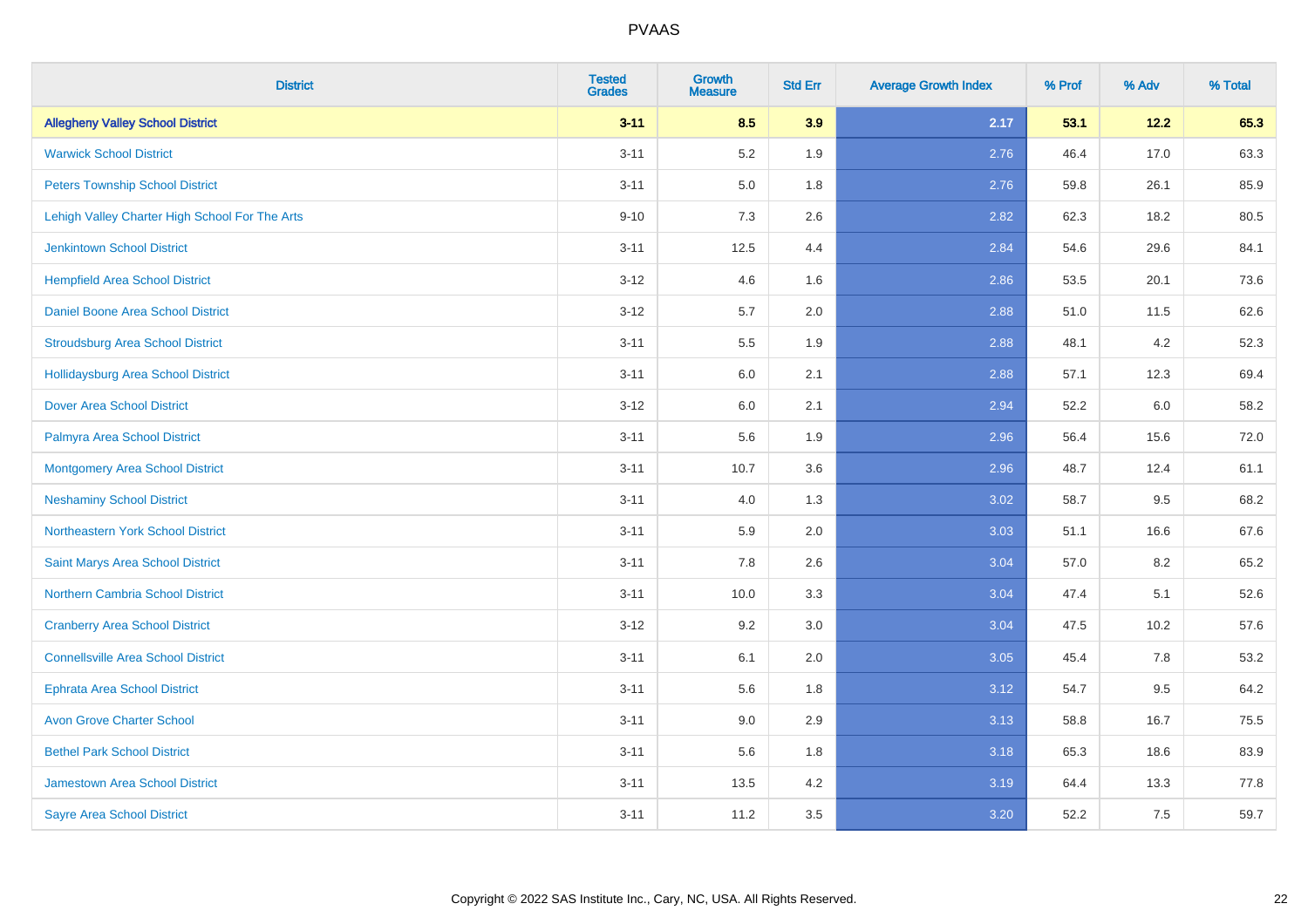| <b>District</b>                                | <b>Tested</b><br><b>Grades</b> | <b>Growth</b><br><b>Measure</b> | <b>Std Err</b> | <b>Average Growth Index</b> | % Prof | % Adv | % Total |
|------------------------------------------------|--------------------------------|---------------------------------|----------------|-----------------------------|--------|-------|---------|
| <b>Allegheny Valley School District</b>        | $3 - 11$                       | 8.5                             | 3.9            | 2.17                        | 53.1   | 12.2  | 65.3    |
| <b>Wayne Highlands School District</b>         | $3 - 11$                       | 7.8                             | 2.4            | 3.23                        | 52.3   | 13.1  | 65.4    |
| <b>Tech Freire Charter School</b>              | $9 - 11$                       | 9.3                             | 2.9            | 3.26                        | 18.0   | 1.1   | 19.1    |
| <b>East Penn School District</b>               | $3 - 11$                       | 4.1                             | 1.3            | 3.27                        | 55.8   | 11.5  | 67.3    |
| Mechanicsburg Area School District             | $3 - 11$                       | 5.9                             | 1.8            | 3.29                        | 57.2   | 13.7  | 70.9    |
| <b>Central Dauphin School District</b>         | $3 - 11$                       | 4.4                             | 1.3            | 3.32                        | 53.3   | 7.4   | 60.7    |
| <b>Mastery Charter School - Hardy Williams</b> | $3 - 11$                       | 11.4                            | 3.4            | 3.33                        | 44.3   | 5.7   | 50.0    |
| Pennsylvania Virtual Charter School            | $3 - 11$                       | 11.8                            | 3.5            | 3.37                        | 56.5   | 11.1  | 67.6    |
| <b>School Lane Charter School</b>              | $3 - 11$                       | 12.4                            | 3.6            | 3.43                        | 59.1   | 9.8   | 68.9    |
| <b>Whitehall-Coplay School District</b>        | $3 - 11$                       | 6.1                             | 1.8            | 3.45                        | 49.3   | 7.4   | 56.6    |
| Ambridge Area School District                  | $3 - 12$                       | 9.1                             | 2.6            | 3.46                        | 50.4   | 10.7  | 61.1    |
| Pen Argyl Area School District                 | $3 - 12$                       | 9.2                             | 2.7            | 3.46                        | 50.0   | 12.6  | 62.6    |
| Selinsgrove Area School District               | $3 - 12$                       | 8.3                             | 2.3            | 3.54                        | 56.8   | 10.0  | 66.8    |
| <b>West Shore School District</b>              | $3-12$                         | $5.0\,$                         | 1.4            | 3.59                        | 54.2   | 9.4   | 63.6    |
| Hamburg Area School District                   | $3 - 11$                       | 8.9                             | 2.5            | 3.63                        | 43.5   | 8.2   | 51.7    |
| <b>Eastern York School District</b>            | $3 - 11$                       | 9.6                             | 2.6            | 3.71                        | 56.3   | 12.6  | 68.9    |
| <b>Mckeesport Area School District</b>         | $3-12$                         | 9.0                             | 2.4            | 3.72                        | 31.0   | 4.5   | 35.5    |
| <b>Midd-West School District</b>               | $3 - 11$                       | 10.3                            | 2.7            | 3.80                        | 58.0   | 13.4  | 71.4    |
| <b>Octorara Area School District</b>           | $3 - 11$                       | 9.1                             | 2.4            | 3.82                        | 52.1   | 8.5   | 60.6    |
| <b>Eastern Lebanon County School District</b>  | $3 - 11$                       | 8.6                             | 2.2            | 3.84                        | 48.8   | 11.4  | 60.3    |
| <b>Allentown City School District</b>          | $3-12$                         | 5.3                             | 1.4            | 3.88                        | 25.3   | 2.7   | 28.0    |
| <b>Freeport Area School District</b>           | $3 - 10$                       | 9.7                             | 2.5            | 3.91                        | 57.5   | 17.8  | 75.3    |
| Lake-Lehman School District                    | $3 - 11$                       | 10.8                            | 2.7            | 3.93                        | 55.3   | 7.9   | 63.2    |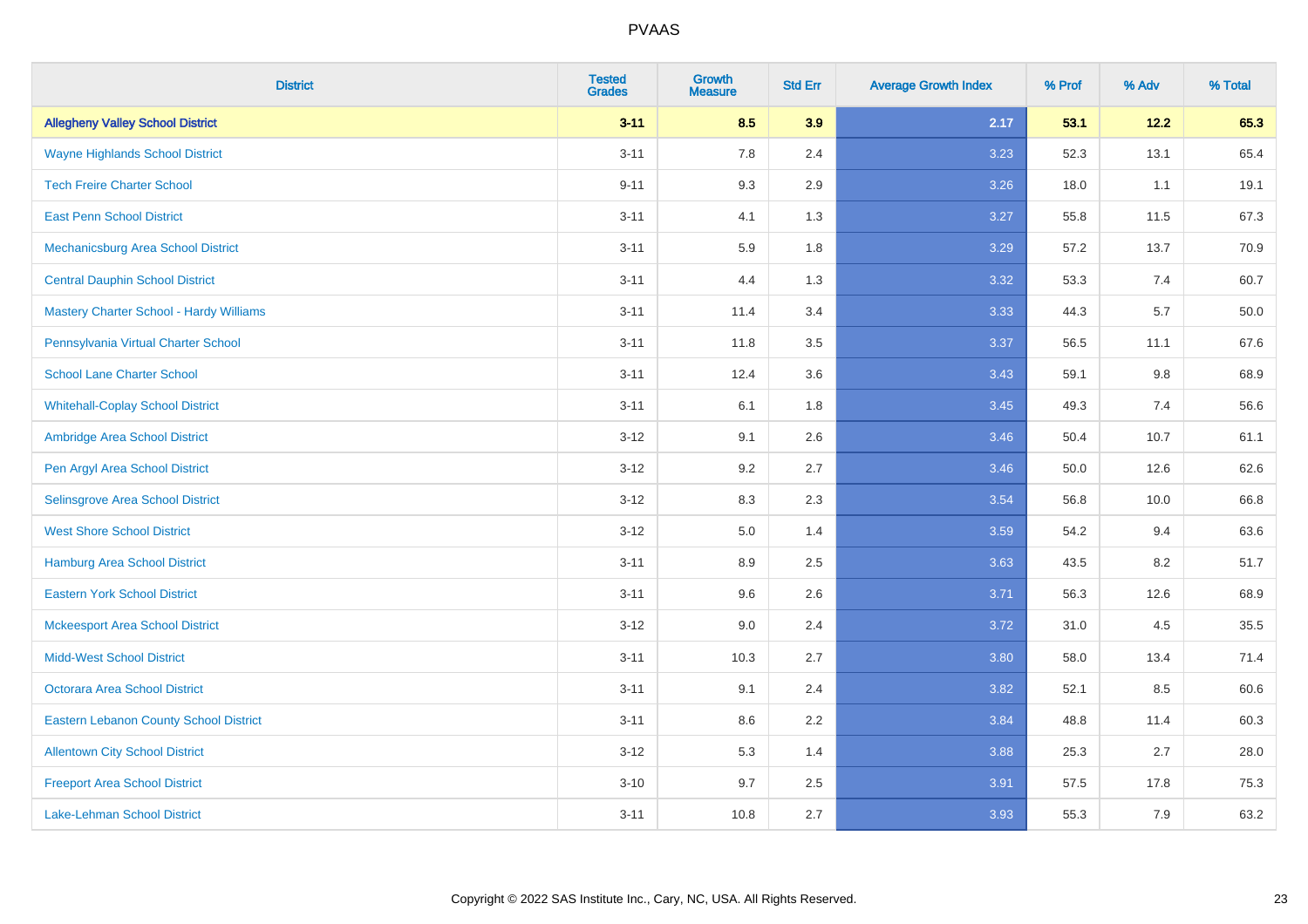| <b>District</b>                                    | <b>Tested</b><br><b>Grades</b> | <b>Growth</b><br><b>Measure</b> | <b>Std Err</b> | <b>Average Growth Index</b> | % Prof | % Adv   | % Total |
|----------------------------------------------------|--------------------------------|---------------------------------|----------------|-----------------------------|--------|---------|---------|
| <b>Allegheny Valley School District</b>            | $3 - 11$                       | 8.5                             | 3.9            | 2.17                        | 53.1   | 12.2    | 65.3    |
| <b>William Penn School District</b>                | $3 - 12$                       | 8.3                             | 2.1            | 3.99                        | 35.6   | $3.0\,$ | 38.7    |
| <b>Greater Nanticoke Area School District</b>      | $3 - 12$                       | 11.2                            | 2.8            | 4.01                        | 38.0   | 12.4    | 50.4    |
| <b>Greenwood School District</b>                   | $3 - 11$                       | 15.9                            | 3.9            | 4.11                        | 50.0   | 25.0    | 75.0    |
| <b>Montoursville Area School District</b>          | $3 - 12$                       | 10.8                            | 2.5            | 4.24                        | 44.6   | 20.1    | 64.8    |
| Moon Area School District                          | $3 - 11$                       | 8.2                             | 1.9            | 4.25                        | 58.7   | 18.5    | 77.2    |
| <b>Centennial School District</b>                  | $3 - 10$                       | 7.1                             | 1.7            | 4.29                        | 50.1   | 8.7     | 58.9    |
| <b>Parkland School District</b>                    | $3 - 11$                       | 5.3                             | 1.2            | 4.30                        | 58.0   | 22.3    | 80.4    |
| <b>Iroquois School District</b>                    | $3 - 11$                       | 13.1                            | 3.0            | 4.35                        | 48.2   | 7.8     | 56.0    |
| <b>Spring-Ford Area School District</b>            | $3 - 11$                       | 6.0                             | 1.3            | 4.46                        | 60.8   | 16.5    | 77.4    |
| Northern Bedford County School District            | $3 - 11$                       | 16.5                            | 3.6            | 4.58                        | 51.7   | 20.0    | 71.7    |
| <b>Littlestown Area School District</b>            | $3 - 11$                       | 11.4                            | 2.5            | 4.62                        | 55.2   | 10.4    | 65.6    |
| Pocono Mountain School District                    | $3 - 12$                       | 6.8                             | 1.5            | 4.62                        | 45.8   | $5.0\,$ | 50.7    |
| <b>Upper Darby School District</b>                 | $3-12$                         | 6.9                             | 1.5            | 4.62                        | 45.0   | 6.7     | 51.7    |
| <b>Conestoga Valley School District</b>            | $3 - 11$                       | 8.7                             | 1.8            | 4.69                        | 60.3   | 13.5    | 73.8    |
| <b>Derry Area School District</b>                  | $3 - 11$                       | 13.2                            | 2.8            | 4.69                        | 60.0   | 12.5    | 72.5    |
| <b>Fort Leboeuf School District</b>                | $3 - 11$                       | 11.7                            | 2.5            | 4.73                        | 48.5   | 21.1    | 69.6    |
| Penns Valley Area School District                  | $3 - 12$                       | 14.0                            | 2.9            | 4.80                        | 41.9   | 23.1    | 65.0    |
| <b>Shippensburg Area School District</b>           | $3 - 11$                       | 9.3                             | 1.9            | 4.84                        | 53.1   | 10.2    | 63.3    |
| <b>Commonwealth Charter Academy Charter School</b> | $3 - 10$                       | 9.1                             | 1.9            | 4.90                        | 47.2   | 9.1     | 56.3    |
| <b>York Suburban School District</b>               | $3 - 11$                       | 10.1                            | 2.1            | 4.91                        | 53.5   | 27.8    | 81.3    |
| <b>West Perry School District</b>                  | $3 - 11$                       | 12.5                            | 2.5            | 4.99                        | 56.6   | 8.4     | 65.0    |
| <b>Cornwall-Lebanon School District</b>            | $3 - 11$                       | 8.3                             | 1.6            | 5.08                        | 47.2   | 8.4     | 55.6    |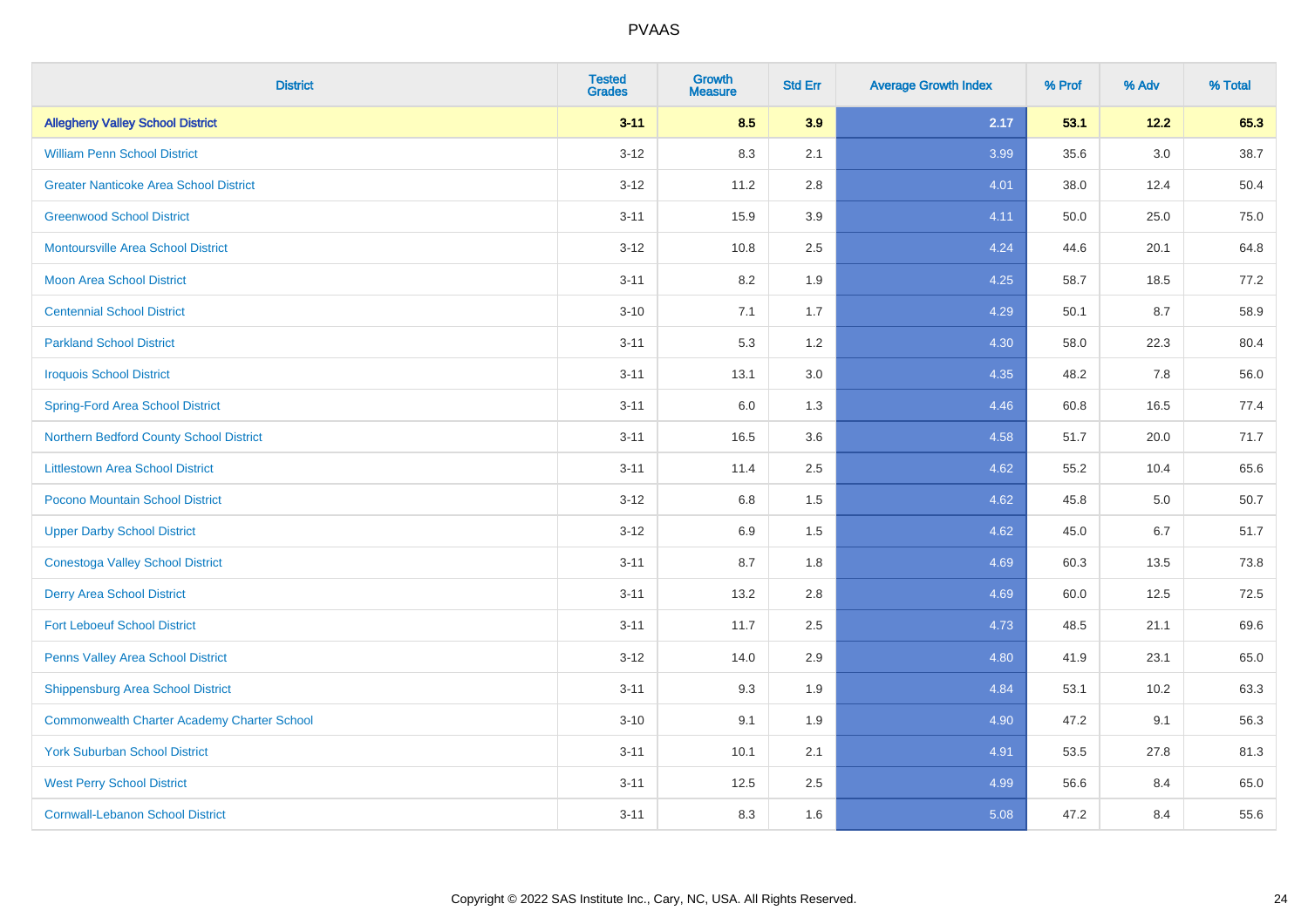| <b>District</b>                               | <b>Tested</b><br><b>Grades</b> | <b>Growth</b><br><b>Measure</b> | <b>Std Err</b> | <b>Average Growth Index</b> | % Prof | % Adv   | % Total |
|-----------------------------------------------|--------------------------------|---------------------------------|----------------|-----------------------------|--------|---------|---------|
| <b>Allegheny Valley School District</b>       | $3 - 11$                       | 8.5                             | 3.9            | 2.17                        | 53.1   | $12.2$  | 65.3    |
| <b>City CHS</b>                               | $10 - 11$                      | 13.6                            | 2.7            | 5.12                        | 45.8   | $3.0\,$ | 48.8    |
| <b>Cocalico School District</b>               | $3 - 11$                       | 10.6                            | 2.0            | 5.18                        | 50.8   | 14.1    | 64.8    |
| <b>Haverford Township School District</b>     | $3 - 11$                       | $8.0\,$                         | 1.5            | 5.27                        | 53.0   | 25.5    | 78.6    |
| Fox Chapel Area School District               | $3 - 11$                       | 9.8                             | 1.8            | 5.36                        | 56.6   | 28.6    | 85.2    |
| <b>Mifflin County School District</b>         | $3 - 11$                       | 9.1                             | 1.7            | 5.49                        | 47.1   | 6.7     | 53.8    |
| <b>Unionville-Chadds Ford School District</b> | $3 - 11$                       | 17.1                            | 3.1            | 5.51                        | 68.1   | 13.2    | 81.3    |
| <b>Fleetwood Area School District</b>         | $3 - 10$                       | 12.2                            | 2.2            | 5.68                        | 53.5   | 11.6    | 65.2    |
| <b>Mountain View School District</b>          | $3 - 11$                       | 20.9                            | 3.5            | 5.91                        | 57.8   | 20.3    | 78.1    |
| <b>Wilson School District</b>                 | $3 - 12$                       | 8.8                             | 1.5            | 5.96                        | 52.6   | 14.6    | 67.2    |
| <b>Saucon Valley School District</b>          | $3 - 11$                       | 14.7                            | 2.5            | 5.98                        | 48.7   | 20.2    | 69.0    |
| <b>Ridley School District</b>                 | $3 - 12$                       | 10.0                            | 1.6            | 6.10                        | 45.6   | 8.2     | 53.8    |
| <b>Avon Grove School District</b>             | $3 - 10$                       | 10.0                            | 1.6            | 6.26                        | 56.3   | 18.6    | 74.9    |
| <b>Abington Heights School District</b>       | $3 - 11$                       | 13.5                            | 2.2            | 6.27                        | 58.3   | 16.2    | 74.5    |
| <b>Pine-Richland School District</b>          | $3 - 11$                       | 11.5                            | 1.8            | 6.31                        | 60.6   | 24.4    | 85.0    |
| <b>Deer Lakes School District</b>             | $3 - 11$                       | 17.0                            | 2.7            | 6.32                        | 61.5   | 16.4    | 77.9    |
| <b>Derry Township School District</b>         | $3 - 10$                       | 12.8                            | 2.0            | 6.39                        | 54.8   | 25.8    | 80.6    |
| <b>Garnet Valley School District</b>          | $3 - 10$                       | 10.9                            | 1.7            | 6.53                        | 67.1   | 19.0    | 86.1    |
| <b>Hazleton Area School District</b>          | $3 - 11$                       | 9.6                             | 1.4            | 6.77                        | 45.0   | 7.8     | 52.9    |
| <b>Wissahickon School District</b>            | $3 - 10$                       | 12.5                            | 1.8            | 6.85                        | 58.3   | 22.4    | 80.7    |
| <b>Southern York County School District</b>   | $3 - 11$                       | 14.2                            | 2.1            | 6.91                        | 55.1   | 18.1    | 73.1    |
| <b>Delaware Valley School District</b>        | $3 - 11$                       | 12.6                            | 1.8            | 6.93                        | 55.2   | 16.2    | 71.4    |
| <b>Central York School District</b>           | $3-12$                         | 12.3                            | 1.7            | 7.20                        | 55.5   | 11.5    | 67.0    |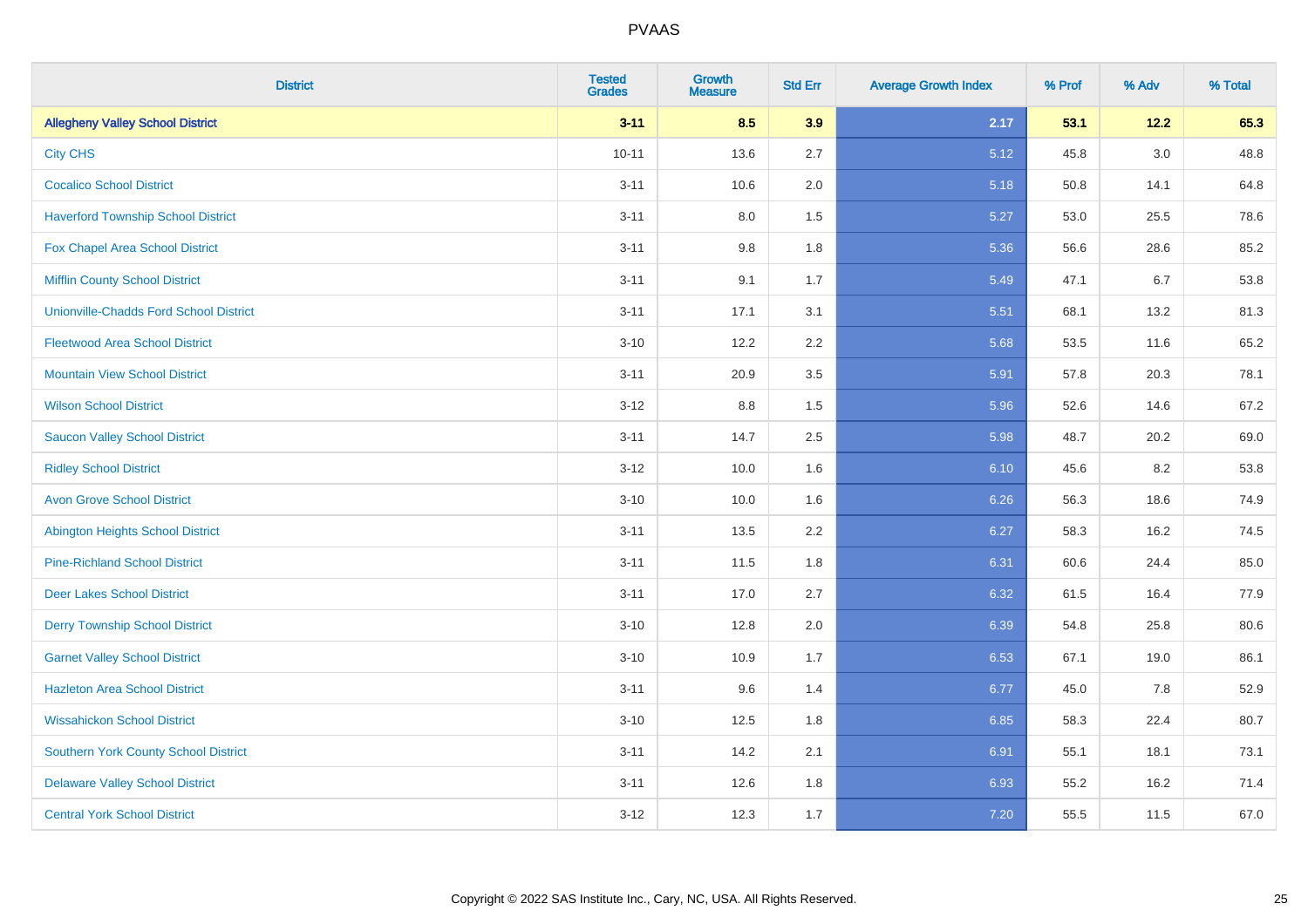| <b>District</b>                          | <b>Tested</b><br><b>Grades</b> | <b>Growth</b><br><b>Measure</b> | <b>Std Err</b> | <b>Average Growth Index</b> | % Prof | % Adv   | % Total |
|------------------------------------------|--------------------------------|---------------------------------|----------------|-----------------------------|--------|---------|---------|
| <b>Allegheny Valley School District</b>  | $3 - 11$                       | 8.5                             | 3.9            | 2.17                        | 53.1   | 12.2    | 65.3    |
| <b>Reading School District</b>           | $3 - 11$                       | 10.1                            | 1.4            | 7.25                        | 24.7   | $2.4\,$ | 27.2    |
| <b>Valley View School District</b>       | $3 - 11$                       | 18.1                            | 2.4            | 7.42                        | 53.7   | 14.7    | 68.4    |
| Pennsylvania Cyber Charter School        | $3 - 11$                       | 11.6                            | 1.5            | 7.54                        | 46.3   | 5.0     | 51.3    |
| <b>Upper Merion Area School District</b> | $3 - 11$                       | 15.3                            | 2.0            | 7.62                        | 59.3   | 19.3    | 78.6    |
| <b>Council Rock School District</b>      | $3 - 11$                       | 8.9                             | 1.2            | 7.65                        | 62.8   | 16.6    | 79.4    |
| <b>Tyrone Area School District</b>       | $3-12$                         | 19.7                            | 2.5            | 7.87                        | 60.4   | 16.7    | 77.1    |
| <b>Penn-Trafford School District</b>     | $3 - 11$                       | 13.4                            | 1.7            | 7.87                        | 62.3   | 21.9    | 84.2    |
| <b>Pennsbury School District</b>         | $3 - 11$                       | 11.7                            | 1.5            | 7.90                        | 60.1   | 21.3    | 81.3    |
| <b>Great Valley School District</b>      | $3 - 11$                       | 15.0                            | 1.9            | 7.98                        | 50.0   | 35.0    | 85.0    |
| Northern York County School District     | $3 - 11$                       | 15.6                            | 2.0            | 7.98                        | 57.4   | 11.5    | 68.8    |
| <b>Springfield School District</b>       | $3 - 11$                       | 13.8                            | 1.7            | 7.99                        | 60.9   | 21.5    | 82.4    |
| <b>Bethlehem Area School District</b>    | $3 - 11$                       | 9.3                             | 1.1            | 8.15                        | 44.7   | 12.0    | 56.7    |
| <b>Colonial School District</b>          | $3 - 11$                       | 14.0                            | 1.7            | 8.21                        | 60.2   | 19.6    | 79.8    |
| <b>Souderton Area School District</b>    | $3 - 11$                       | 12.4                            | 1.5            | 8.28                        | 61.7   | 15.2    | 76.9    |
| <b>North Penn School District</b>        | $3 - 11$                       | 9.1                             | 1.1            | 8.36                        | 55.8   | 17.0    | 72.8    |
| <b>Upper Dublin School District</b>      | $3-12$                         | 15.4                            | 1.8            | 8.53                        | 60.8   | 24.8    | 85.6    |
| <b>Dallastown Area School District</b>   | $3 - 11$                       | 13.5                            | 1.5            | 8.84                        | 56.0   | 17.9    | 73.8    |
| <b>Norwin School District</b>            | $3 - 11$                       | 18.0                            | 1.7            | 10.37                       | 58.5   | 27.0    | 85.4    |
| <b>West Chester Area School District</b> | $3 - 11$                       | 12.6                            | 1.2            | 10.38                       | 66.8   | 20.2    | 87.0    |
| <b>Upper Saint Clair School District</b> | $3 - 11$                       | 18.5                            | 1.7            | 10.65                       | 61.8   | 30.1    | 91.9    |
| Downingtown Area School District         | $3 - 11$                       | 12.1                            | 1.1            | 10.67                       | 60.0   | 23.5    | 83.6    |
| <b>Upper Perkiomen School District</b>   | $3 - 11$                       | 22.1                            | 2.1            | 10.74                       | 57.7   | 13.2    | 70.9    |